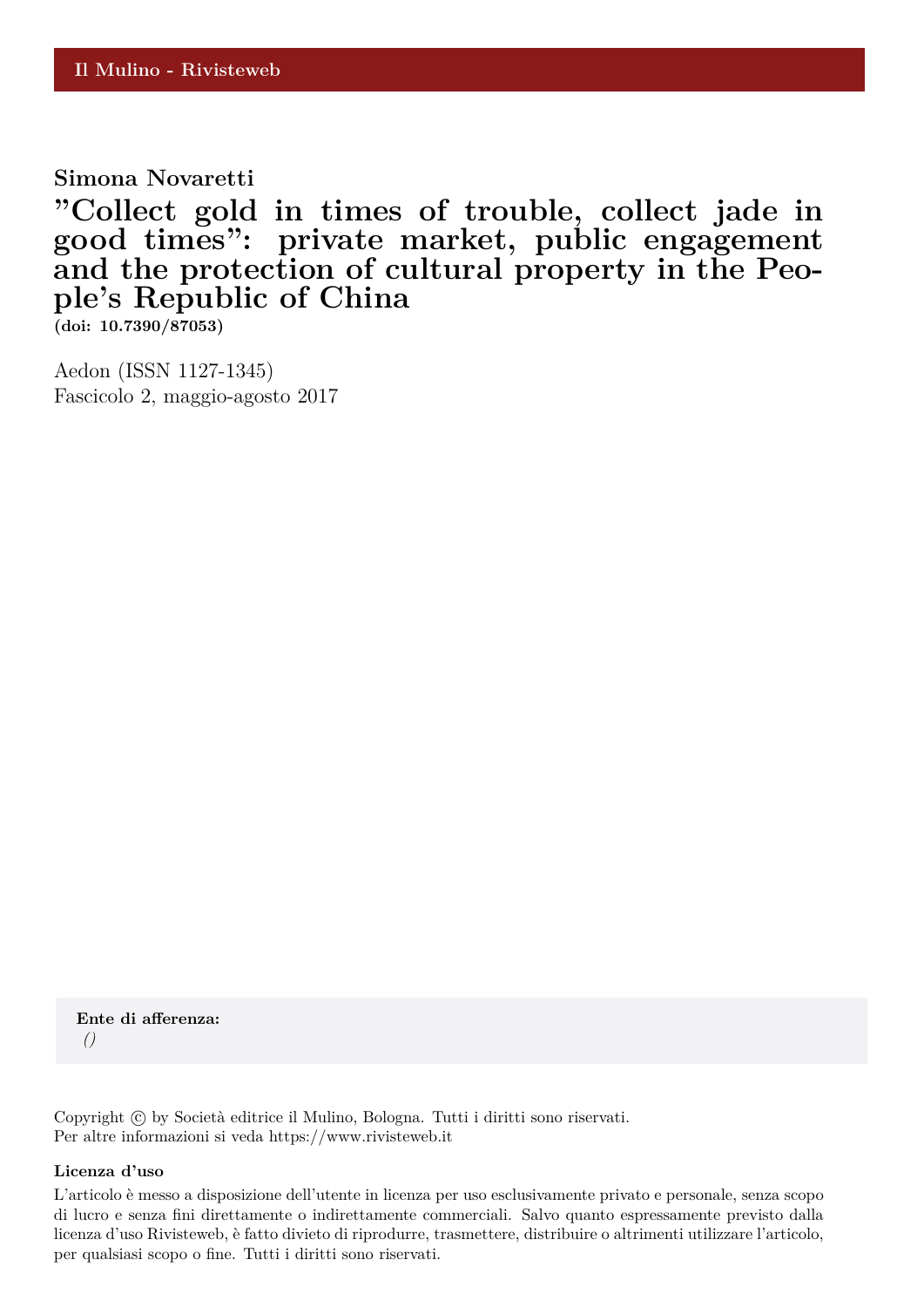<span id="page-1-0"></span>

<span id="page-1-8"></span>**Politiche di tutela del patrimonio culturale in Cina**

# **"Collect gold in times of trouble, collect jade in good times": private market, public engagement and the protection of cultural property in the People's Republic of China [[\\*\]](#page-8-0)**

## <span id="page-1-1"></span>**di** *[Simona Novaretti](http://www.aedon.mulino.it/archivio/2017/2/autor217.htm)*

**Summary:** J. Cultural property in a socialist market economy with Chinese characteristics. - A. Political slogans and cultural property protection policies in the PRC. - B. Protecting cultural property in XXI Century China: challenges and evolution. - C. The definition of cultural property. - [II. The involvement of Chinese citizens in the protection of cultural](#page-1-0)  [property.](#page-1-0) - A. The involvement of Chinese citizens in the protection of the "treasures lost abroad". - B. The involvement of Chinese citizens in the protection of Chinese cultural relics within China borders. - [III. Conclusions](#page-1-0).

"Realizing the Chinese dream of the nation's great rejuvenation" has become, since its first mention by President Xi Jinping, in November 2012, the new "political manifesto" for the Party and the Nation, in the PRC. Deeply rooted in Chinese understanding of history, the concept has necessary had impact also on the politics about cultural relics. Do nongovernmental actors have a role in this process? What legal tools, if any, can be used to this end? In this paper, I will analyze the ways in which, in the last few years, the relationship between public institutions and the private sector has been shaped, concerning the protection of cultural relics. In particular, I will try to understand to what extent the creation of a licit cultural market has been helping the Chinese government to keep track, recover and protect antiquities, and whether the Chinese legal system supports private collecting "in the public interest", in order to preserve its enormous cultural property.

**Keywords:** Chinese law; Cultural property protection; Public engagement; Private market.

## **I. Cultural property in a socialist market economy with Chinese characteristics**

## *A. Political slogans and cultural property protection policies in the PRC*

Let a hundred flowers blossom and a hundred school of thought contend, weed through the old bring forth the new, make the past serve the present and foreign things serve China! (Mao Zedong, 1964).

<span id="page-1-2"></span>In the 1983 UNESCO publication on *Cultural policy in the People's Republic of China*, the art critic Bai Liu could not help but use the above Maoist motto [\[1](#page-8-1)] to explain what should have been, after the inauguration of the "reform and opening up" period, the attitude of the new Chinese leaders towards culture in general, and the protection of cultural relics in particular.

According to him:

'making the past serve the present' means that China inherits its cultural heritage for the purpose of promoting the building of a new culture to meet the people's need. A splendid culture was created in the country's long years of feudalism. To carry forward this rich heritage is a necessary condition for developing a new national culture and enhancing national self-confidence  $[2]$  $[2]$ .

<span id="page-1-4"></span><span id="page-1-3"></span>This attempt at a "re-functioning" of the past - i.e.: a process whereby "a tradition is lifted out of its previous setting, re-conceptualized and invested with meaning different from those it carried earlier" [\[3](#page-8-3)] - is not new in China.

<span id="page-1-5"></span>As remarked by David Murphy in 1995, in the Chinese context, more than in other Countries: "Cultural property is infinitely bound up with political, social and economic currents" [\[4](#page-8-4)].

<span id="page-1-7"></span><span id="page-1-6"></span>Undoubtedly, from the beginning of the twentieth century - when the protection of cultural relics ceased to be a problem that affected only their owners, becoming a matter of public interest [\[5](#page-8-5)] - the oscillations of Chinese preservation policy can be understood in the light of the political and social upheavals that have distinguished Chinese contemporary history  $[6]$  $[6]$ .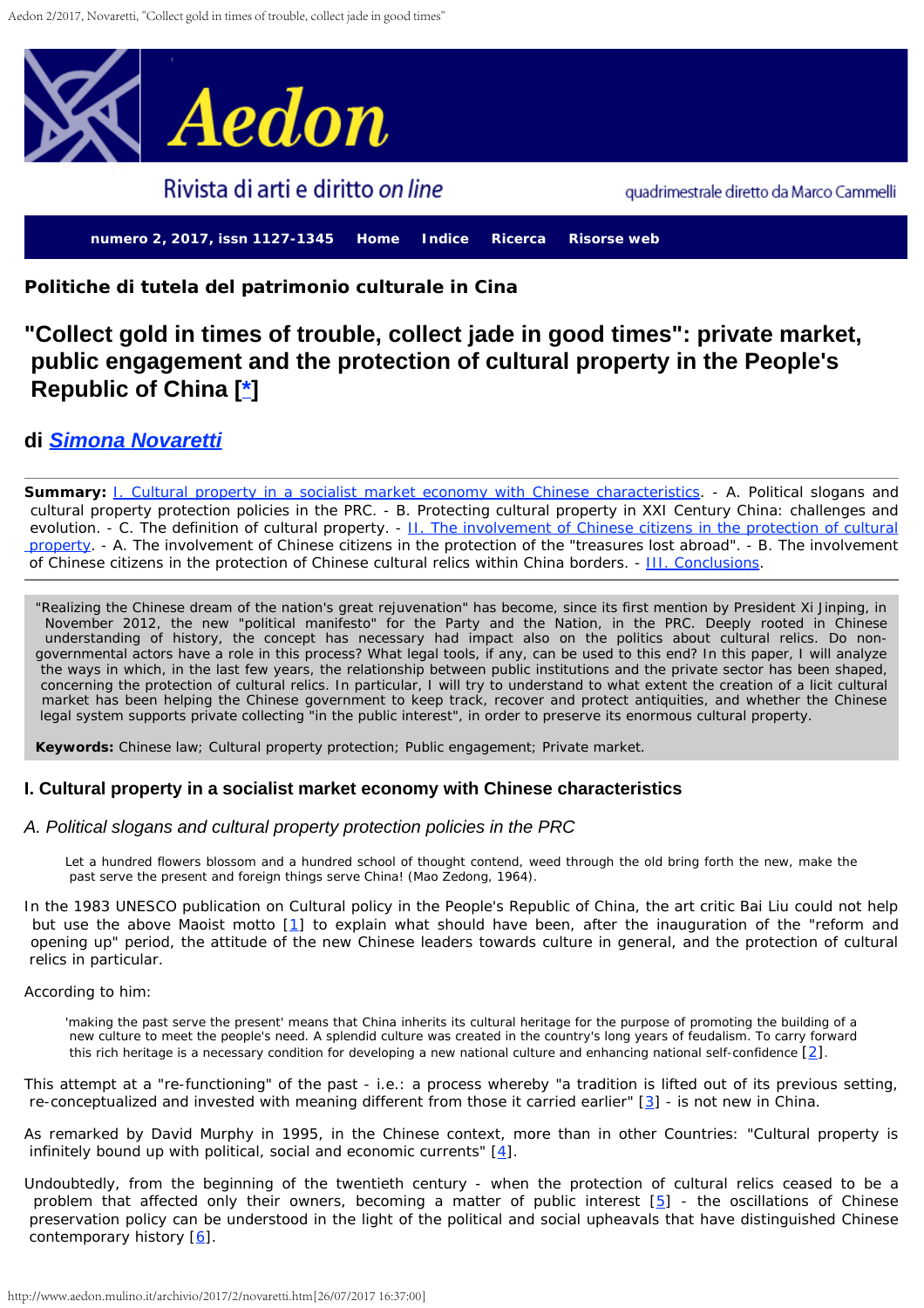- <span id="page-2-2"></span><span id="page-2-1"></span><span id="page-2-0"></span>This phenomenon has become even more evident since 1949. At the foundation of the PRC, Mao Zedong's theory of "selecting the refined, discarding the dross" (取其精华,去其糟粕*, qu qi jinghua qu qi zaopo)* became the officially advocated guideline to cultural tradition [\[7](#page-9-0)], making the Central People's Government promulgate various measures to protect cultural heritage [\[8\]](#page-9-1). Less than ten years later, the period of the "Great Leap Forward" featured the slogan "stress the present and slight the past" (厚今薄古*, houjin bogu*), a principle hardly supporting the conservation of cultural tradition [[9\]](#page-9-2). In 1966, then, the CCP embarked on a campaign to "eradicate the four olds" (破四旧, *po si jiu)*, thereby initiating the "ten years of catastrophe" of the Cultural Revolution, which would lead not only to the sever interruption of the germinal regulatory regime but also to the destruction of innumerable sites of religious and historic significance throughout the country [\[10](#page-9-3)]. A new regulatory regime only began to emerge in the 1980's [\[11](#page-9-4)], together with the Chinese political elite's renewed interest in a "selected" use of China's cultural tradition, in order to develop tourism and heritage centered economies [\[12](#page-9-5)], on the one hand, and to resist the influence of Western ideologies and culture, on the other  $[13]$  $[13]$ .
- <span id="page-2-7"></span><span id="page-2-6"></span><span id="page-2-5"></span><span id="page-2-4"></span><span id="page-2-3"></span>But although, since the 1990s, official references to China's cultural tradition have been growing at a rapid pace [\[14](#page-9-7)], it was certainly after Xi Jinping's call to "achieve the Chinese dream of the great rejuvenation of the Chinese nation" (实现 中华民族伟大复兴的中国梦, *shixian Zhonghua minxu weida fuxing de Zhongguo meng*) [\[15](#page-9-8)] that the relevance, at least via rhetorical-sense, attributed by the CCP to Chinese past became more evident.

Indeed, the connection between Chinese cultural tradition and the new leadership's catchphrase could not be closer.

- Testimony to China's long history and magnificent culture, Chinese antiquities have been repeatedly looted and "drained" overseas by Western powers during the "hundred years of humiliation". The "road to rejuvenation", therefore, must pass through the retrieval of Chinese cultural treasures "lost" abroad, on the one hand, and an increased emphasis on the preservation of the cultural heritage still present within PRC's borders, on the other.
- But while the centrality of Chinese relics to the new Chinese political rhetoric is clear, less evident is the extent to which the Chinese government is really committed to the protection of its cultural property. Is it, in particular, exploring methods of preservation other than state monopoly? Has the emphasis on cultural tradition led to greater involvement of Chinese citizens in the conservation and promotion of their Country's antiquities?

#### *B. Protecting cultural property in XXI Century China: challenges and evolution*

- <span id="page-2-8"></span>The questions above could seem odd, taking into account the fact that China, like many other source nations, has always had a legal regime designed to keep the most valuable cultural objects - as well as the responsibility for their protection - in the hands of the government  $[16]$  $[16]$  $[16]$ . The situation, however, has recently changed, in response, in particular, to the new challenges associated with the economic development.
- <span id="page-2-9"></span>To be fair, and as we have already noticed [\[17](#page-9-10)], it would not be the first time, in the PRC's history, that Chinese leaders have engaged the general public in cultural property policies. But instead of exhorting the youth to burn books and damage relics, as happened during the Cultural Revolution, the new ideology is now officially encouraging the preservation of historical sites and objects.
- <span id="page-2-13"></span><span id="page-2-12"></span><span id="page-2-11"></span><span id="page-2-10"></span>This is not surprising. The task of preserving China's cultural heritage - already of massive magnitude, considering the amount of culturally important movable and unmovable relics [\[18](#page-9-11)] - has become even bigger with the economic liberalization. If, as recently as 1982, Paul Bator could remark that - due to its tightly controlled and isolated society - there was little or no cultural property leaving the PRC [[19](#page-9-12)], in particular after the mid-1990s, the rise in demand for antiquities has increased tomb robbing, looting and smuggling of antiquities, as well as the theft of relics from stateowned museum collections [\[20](#page-9-13)]. Moreover, the need for the improvement of internal infrastructure has caused the destruction of thousands of sites with cultural value  $[21]$  $[21]$ , while local, county and provincial governments, charged with administering most Chinese antiquities, lack the resources to adequately preserve cultural relics that have been turned over for safekeeping [\[22](#page-9-15)]. Aware of the impossibility of keeping track of all the relics within its territory, and conscious of the difficulty of preserving even the antiquities that have been turned over to the State, since the beginning of the new century the Chinese government has started to consider a more direct participation of its citizens in the protection of cultural property.
- <span id="page-2-15"></span><span id="page-2-14"></span>In 2006, thus, exactly four decades after the Cultural Revolution's calls to "Destroy the old world; build a new world" (打 碎旧世界创立新世界, *dasui jiu shijie chuangli xin shijie*) China began celebrating its "cultural heritage day" [\[23](#page-9-16)]. Even more important, from the legal point of view, in 2002 the 30h session of the Standing Committee of the Ninth National People's Congress had revised the *[Law on the protection of cultural property](http://www.unesco.org/culture/natlaws/media/pdf/china/china_lawprotectionclt_entof)*, ending the State's monopoly on the transactions of cultural relics [\[24](#page-9-17)].
- <span id="page-2-19"></span><span id="page-2-18"></span><span id="page-2-17"></span><span id="page-2-16"></span>Under the previous law (effective as of November 1982), private citizens were only allowed to purchase cultural treasures from certified shops and auction houses, or obtain them through inheritance or donation [\[25](#page-9-18)]. During the review process, on the contrary, some legislators had remarked how private transaction in cultural objects would help "collect those treasure that may have drained"  $[26]$  $[26]$  $[26]$ , and ease the burden on the state in preserving cultural relics  $[27]$  $[27]$ . The decision to "appropriately" open the cultural market - taken by the NPC after a fierce debate [\[28](#page-9-21)] - therefore, was not only a way to meet the increasing demand of private cultural relics collectors, but also an implicit recognition of private collecting as an alternative to state protection for cultural objects.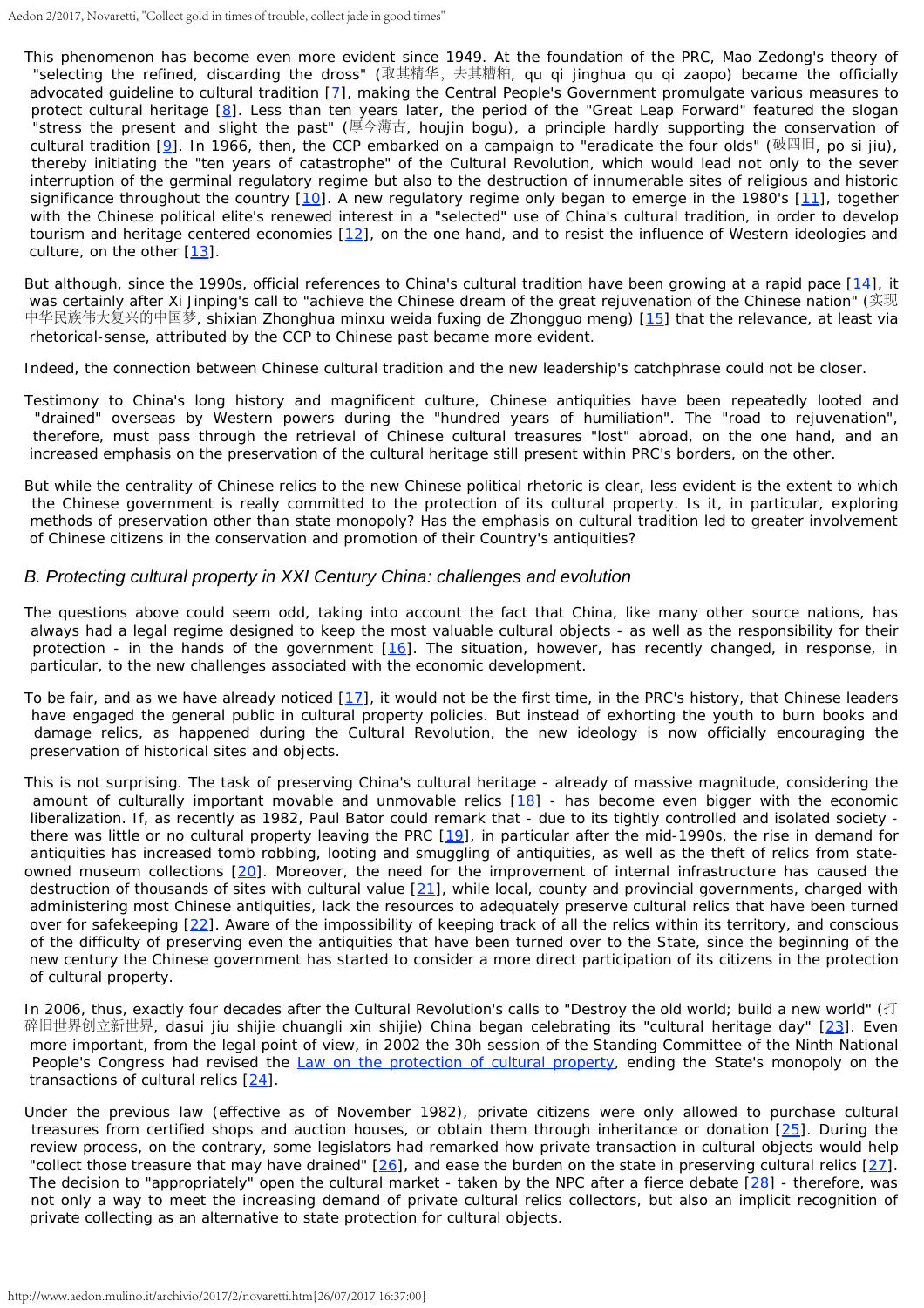We briefly notice how, even in this case, the references to nationalistic values were not given up. Indeed, a few months before the approval of the final draft, the equal dignity of private and public collecting - a concept very often cited by Western authors, in particular by those coming from the so-called "market Countries" - was expressed in these terms:

The protection of cultural relicts has a patriotic flavor, but also the private collecting of cultural relics is a kind of patriotism. [...] A kind of patriotism shouldn't be used to control another kind of patriotism. Private collections of cultural relics and national museums are both patriotic behavior  $[29]$  $[29]$ .

- <span id="page-3-1"></span><span id="page-3-0"></span>In the following sections, we will see how the Chinese government, to recover some of the treasures "lost" overseas, is recently using this "patriotic behavior" [\[30](#page-9-23)].
- <span id="page-3-2"></span>For the moment, I would only like to remark how David Murphy's prediction - according to which, in the early 21<sup>st</sup> century, the art market would have been dominated by China [\[31](#page-9-24)] - has, after 20 years, come true.
- <span id="page-3-4"></span><span id="page-3-3"></span>Nowadays not only is the PRC "the richest source of cultural property of all [the source nations of the world]" [\[32](#page-10-0)]; it has also become one of the most important market nations. This is quite understandable, as the tradition of antiquarianism in China dates back at least to the Song Dynasty, reflecting the Confucian veneration and respect for the past [\[33](#page-10-1)]. Moreover, in a situation in which a majority of Chinese people do not trust the Chinese stock market, and the housing boom has slowed tremendously  $[34]$  $[34]$  $[34]$ , investing in art has proved to be the most convenient and profitable option. Indeed, few assets, in recent years, have experienced such a rapid (and amazing) revaluation as Chinese antiquities [\[35](#page-10-3)].
- <span id="page-3-8"></span><span id="page-3-7"></span><span id="page-3-6"></span><span id="page-3-5"></span>Following the old saying: ""one should collect gold in troubled times, but treasures in a flourishing age" (乱世藏金, 盛世藏 宝, *luanshi cang jing, shengshi cang yu*), with economic growth, an expanding segment of China's population has begun to dabble in collecting antiquities. The data are quite impressive, for a country that hardly had an art market, in the mid-90s [\[36](#page-10-4)]. According to the "Art Collector Report 2014", China now has the third highest number of private collectors and museums of the world  $[37]$  $[37]$ , being preceded only by the US and Germany. Since 2011, it has even surpassed the United States in reported art sales, while China Poly Auction House - a major Chinese auction house, associated with the People's Liberation Army [\[38](#page-10-6)] - rose, in 2013, to become the third-largest auction house in the world, behind Christie's and Sotheby's [\[39](#page-10-7)].
- <span id="page-3-11"></span><span id="page-3-10"></span><span id="page-3-9"></span>It is interesting to notice that, while luxury-buying habits in China often mimic those in the West, the demand for art uniquely reflects Chinese tastes [\[40](#page-10-8)]. As remarked by Barboza, Bowley and Cox in 2013: "Chinese buyers typically pursue traditional Chinese pieces, some by 15th masters, and others by modern artists [...] who have chosen to work in that old style".
- <span id="page-3-14"></span><span id="page-3-13"></span><span id="page-3-12"></span>For international art dealers this attitude could prove a nightmare  $[41]$  $[41]$ , but is certainly a lucky occurrence for the Chinese government. Since Chinese collectors "want to keep [Chinese antiquities] in China" [\[42](#page-10-10)], alongside gathering back the relics that streamed out of China as the Qing dynasty crumbled [\[43](#page-10-11)], they could - now, more than in the past - become useful allies in the protection and recovery of Chinese cultural property.
- In section II we will discuss if and how the PRC's leaders are taking advantage of this opportunity. But, first of all, what is considered to be "cultural property" in the PRC?

## *C. The definition of cultural property*

- As is well known, the legal notion of cultural property emerged, for the first time, at international level, with the approval of the Hague Convention for the Protection of Cultural Property in the Event of Armed Conflict, where it is defined as "movable or immovable property of great importance to the cultural heritage of every people". The 1970 [Unesco](http://www.unesco.org/new/en/culture/themes/illicit-trafficking-of-cultural-property/1970-convention/text-of-the-convention/) *[Convention on the Means of Prohibiting and](http://www.unesco.org/new/en/culture/themes/illicit-trafficking-of-cultural-property/1970-convention/text-of-the-convention/) [Preventing the Illicit Import, Export and Transfer of Cultural](http://www.unesco.org/new/en/culture/themes/illicit-trafficking-of-cultural-property/1970-convention/text-of-the-convention/)  [Property](http://www.unesco.org/new/en/culture/themes/illicit-trafficking-of-cultural-property/1970-convention/text-of-the-convention/)*, on the contrary, considers it as "property which, on religious or secular grounds, is specifically designated by each State as being of importance for archeology, prehistory, history, literature, art or science". These different emphases characterize, according to Professor Merryman, the two main ways of thinking about cultural property [\[44](#page-10-12)]. According to the first (referred to by Merryman as "cultural internationalism", and typical of market nations [\[45](#page-10-13)]) cultural property is a component of common human culture, while the second (the so-called "cultural nationalism", which characterizes source nations  $[46]$  $[46]$ ) considers it as a part of a national cultural heritage.
- <span id="page-3-19"></span><span id="page-3-18"></span><span id="page-3-17"></span><span id="page-3-16"></span><span id="page-3-15"></span>The analysis of these two approaches is beyond the scope of this article  $[47]$  $[47]$ . Here, I only would like to observe that the reference, in the 1970 Convention, to the "specific" designation of each State is not accidental, given the diversity of definitions and regimes to which these goods are subjected in the world  $[48]$  $[48]$ . After all, it is for this very reasons that the topic has always intrigued comparative lawyers  $[49]$  $[49]$ .
- <span id="page-3-22"></span><span id="page-3-21"></span><span id="page-3-20"></span>Indeed, the critical feature, in "cultural property" is "the 'culture' inherent to this kind of objects" [\[50](#page-10-18)], or - to quote Antonio Gambaro - their capacity to convey "a meta-individual message" [\[51](#page-10-19)]. As culture changes in space and time, so also does the relevance of this message will change [\[52](#page-10-20)].

<span id="page-3-24"></span><span id="page-3-23"></span>The multiple use of the term may, of course, lead to conflicting understandings of the meaning [\[53](#page-10-21)].

To be precise, even the three expressions we are using as synonyms in the present study (i.e.: cultural property, cultural heritage and cultural relics) according to some authors would emphasize different aspects of the problem. In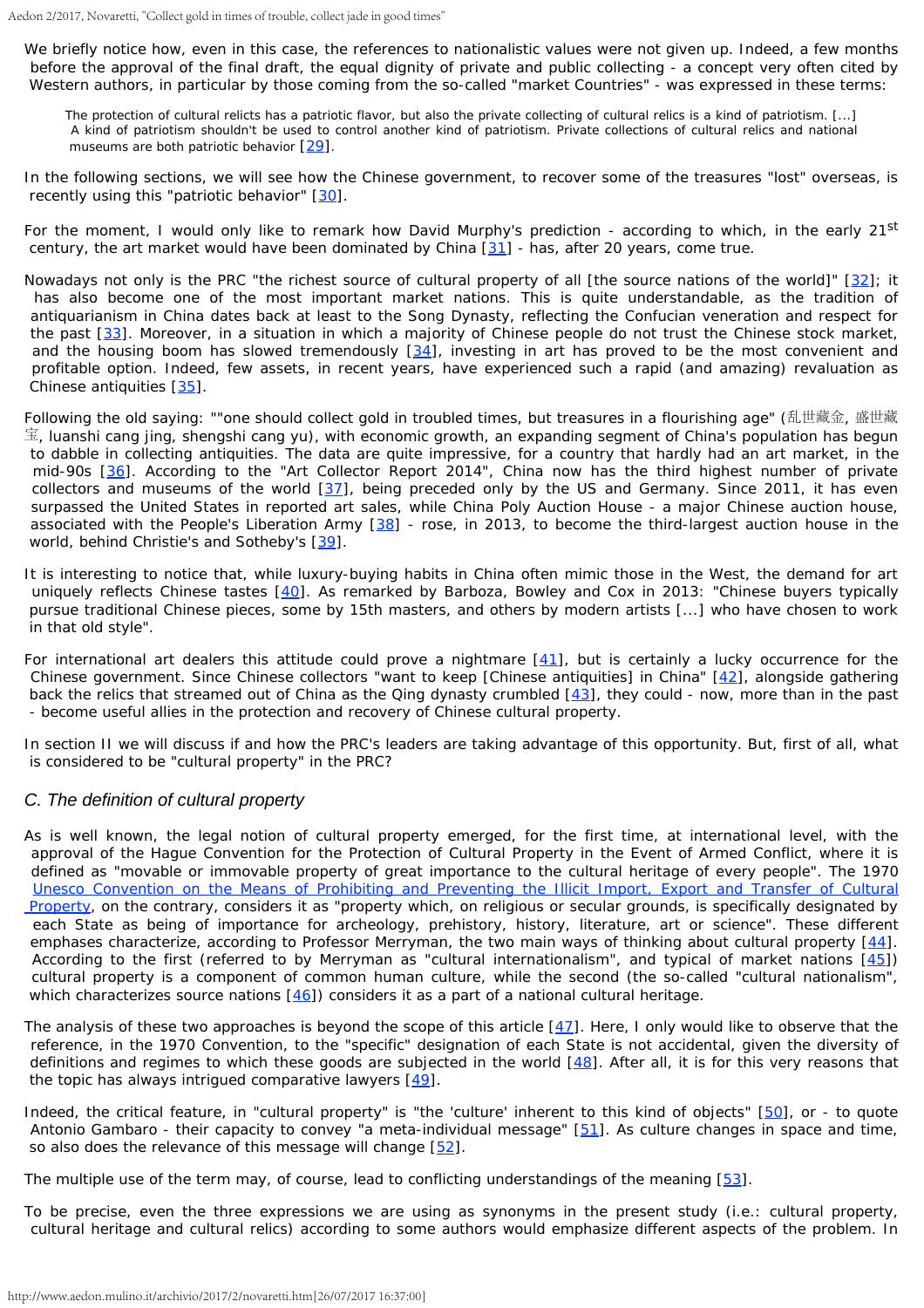<span id="page-4-0"></span>particular, Janet Blake considers that "cultural heritage", if compared to cultural property, would be broader in scope, as it expresses a "form of inheritance to be kept in safekeeping and handed down to future generations" [\[54](#page-10-22)], while Prott and O'Keefe notices that it includes matters in relation to which the concept of cultural property would be "inadequate and inappropriate" [\[55](#page-10-23)] as, inter-alia, those non-material cultural elements (dance, folklore, etc.), which have more recently been deemed entitled to legal protection at the international level [\[56](#page-10-24)].

<span id="page-4-3"></span><span id="page-4-2"></span><span id="page-4-1"></span>It is worth noticing that these opinions do not take into the due account the fact that the term "cultural relics" considered "equivalent" to the international understanding of cultural property [\[57](#page-10-25)] - certainly encompasses not only immovable but also intangible and/or non-material elements, at least for the civil law countries [\[58](#page-10-26)].

<span id="page-4-4"></span>And this very expression, "cultural relics"  $(\dot{\mathbb{X}}^{\sharp\!\circ\!\circ},$  wenwu), is that adopted by the PRC's legislator.

The Chinese Scholar Li Xiaodong - author of many monographs on the subject - considers the Chinese term even broader, in meaning, than the phrases "cultural property" and "cultural heritage", as they are employed in the above cited International Conventions [\[59](#page-11-0)].

<span id="page-4-6"></span><span id="page-4-5"></span>According to Professor Li, the concept of "*wenwu*" - mentioned, for the first time, in the "Zuo zhuan" (左传, commentary of Zuo) [[60](#page-11-1)], during the Warring States Period - refers to "visible materials of certain historical, artistic and scientific value, created by human beings or related to human life".

As he sums up, in China, to be considered as a cultural relic, and deserve the State's protection, an object - regardless of its age, or typology - must possess the following characteristics:

- 1) Having historical, artistic and scientific value, or at least two of these qualities;
- 2) Being important and representative;

3) Being widespread, i.e.: reflecting past generations' social system, social production, social life, civilization and art, science and technology *etc.*

<span id="page-4-8"></span><span id="page-4-7"></span>Thus, the recording of President Mao's voice declaring the foundation of the People's Republic [\[61](#page-11-2)], a Ming Dynasty vase, a fossilized dinosaur egg [[62](#page-11-3)], the Forbidden City or the "Daqing first oil well" all constitute "cultural relics" [\[63](#page-11-4)].

<span id="page-4-9"></span>These objects differ from ordinary goods in at least one feature: they cannot be reproduced or replaced, once lost [\[64](#page-11-5)]. This is the reason why the PRC, as many other source nations, created a regime of cultural property, and gave it a separate treatment in legislation [[65](#page-11-6)].

<span id="page-4-11"></span><span id="page-4-10"></span>But while, as early as 1961, the PRC's State Council enacted the Provisional Regulations on the Protection and Control of Cultural Relics [\[66](#page-11-7)], it was only in 1982 that, as we have already mentioned, the first [Cultural Relics Protection Law](http://www.unesco.org/culture/natlaws/media/pdf/china/china_lawprotectionclt_entof) (文物保护法, *Wenwu baohu fa* - hereinafter: CRPL) was promulgated [\[67](#page-11-8)].

<span id="page-4-12"></span>Indeed, the notion of *wenwu* provided for by the Law closely follows the scheme described by Prof. Li.

According to article 2 of the CRPL:

The state shall place under its protection, within the boundaries of the People's Republic of China, the following cultural relics: (1) sites of ancient culture [...]; (2) important historical sites, material objects and typical buildings of modern and contemporary times [...] (3) valuable works of art and handicrafts article dating from various historical periods (4) important documents [...] of historical, artistic or scientific value [...] (5) typical material objects reflecting the social system, social production or the life of various nationalities in different historical periods.

<span id="page-4-14"></span><span id="page-4-13"></span>We only briefly mention that this basic definition is, then, complicated by article 3 of the same Law, which stipulates a grading of cultural relics according to the "preciousness of the property" [\[68](#page-11-9)], similar to those implemented in Japan and South Korea [\[69](#page-11-10)].

But to what extent, then, can Chinese citizen contribute to the protection of this kind of object?

## **II. The involvement of Chinese citizens in the protection of cultural property**

## *A. The involvement of Chinese citizens in the protection of the "treasures lost abroad"*

Since the PRC's government first realized the value of its cultural heritage, it has taken positive steps to reclaim Chinese cultural treasures lost abroad, on the one hand, and to stem the outward flow of cultural objects across the Country's borders, on the other.

<span id="page-4-15"></span>Indeed, in the last thirty years the PRC has signed and implemented several international conventions that are dedicated, or at least related to, the protection of cultural relics. These conventions include the above-mentioned 1954 *[Convention for the](http://unesdoc.unesco.org/images/0018/001875/187580e.pdf) [Protection of Cultural Property in the Event of Armed Conflict](http://unesdoc.unesco.org/images/0018/001875/187580e.pdf)* (accessed by China in 2000); the 1972 UNESCO *[Convention on the Protection of the World Cultural and Natural Heritage](http://whc.unesco.org/archive/convention-en.pdf)* (ratified by China in 1985); the 2003 *[Convention for the Safeguarding](https://ich.unesco.org/en/convention) [of Intangible Cultural Heritage](https://ich.unesco.org/en/convention)* (ratified by China in 2004) and - with particular reference to the protection of movable cultural relics - the 1970 *[Convention](http://portal.unesco.org/en/ev.php-URL_ID=13039&URL_DO=DO_TOPIC&URL_SECTION=201.html) [on the Means of Prohibiting and Preventing](http://portal.unesco.org/en/ev.php-URL_ID=13039&URL_DO=DO_TOPIC&URL_SECTION=201.html)  [the Illicit Import, Export and](http://portal.unesco.org/en/ev.php-URL_ID=13039&URL_DO=DO_TOPIC&URL_SECTION=201.html) [Transfer of Ownership of Cultural Property](http://portal.unesco.org/en/ev.php-URL_ID=13039&URL_DO=DO_TOPIC&URL_SECTION=201.html)* (accepted by China in 1989) and the 1995 UNIDROIT *[Convention on Stolen or Illegally Exported Cultural Objects](http://www.unidroit.org/instruments/cultural-property/1995-convention)* [\[70](#page-11-11)], of which China became a State Party in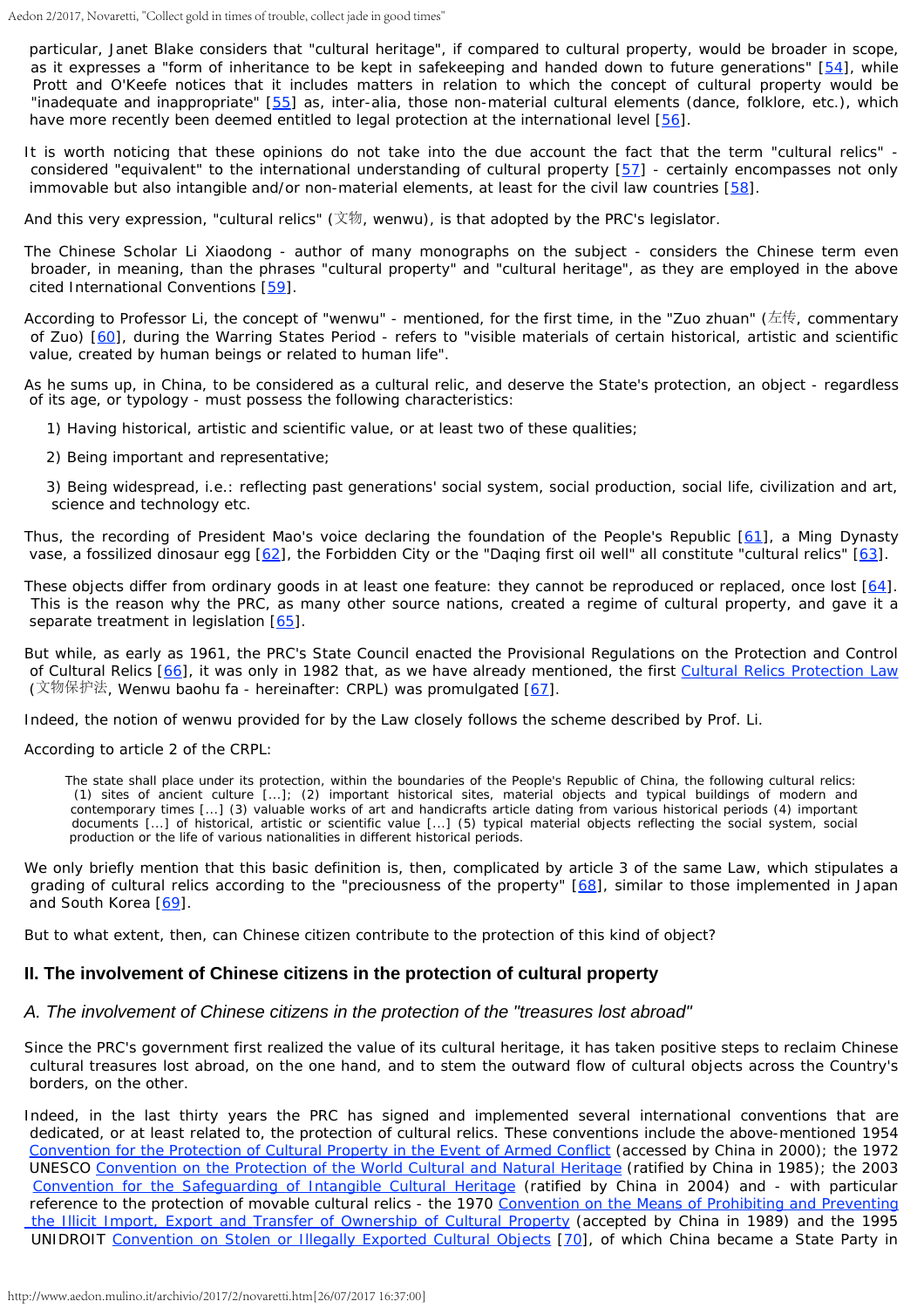1997.

- Notwithstanding these efforts, restitution still remains a problematic issue. Even though, in particular, the 1954 Hague Convention, the 1970 UNESCO Convention and the 1995 UNIDROIT Convention have dealt with destruction, appropriation, theft and illegal exportation of cultural treasure, these treaties do not directly assist China in recovering its lost relics within the existing international legal regime, as they do not cover cultural treasures removed historically (like the cultural relics looted during the Opium Wars), and - moreover - most of the marked states that hold Chinese cultural artifacts have not signed the conventions [\[71](#page-11-12)].
- <span id="page-5-1"></span><span id="page-5-0"></span>To this end, even the agreements that China may individually conclude with one or more market states to enhance cooperation in the protection of cultural property - such as those signed, in recent years, with Chile, India, Peru and Philippines [\[72](#page-11-13)], or the Memorandum of Understanding signed with the US in 2009, and renewed in 2014 [\[73](#page-11-14)] - could be of little help.
- <span id="page-5-2"></span>Nor is it the guideline passed by the Association of Art Museum in 2008, according to which museums should not buy or accept artifacts which lack an export permit from the country of origin, or do not have a documented history dating back at least to the 1970 [[74](#page-11-15)]. The guideline undoubtedly shows a changed attitude in market states' museums [\[75](#page-11-16)], and demonstrates their willingness to support original states' claims for recovery. However, it cannot be of assistance in the (very frequent) case of Chinese cultural relics "lost" abroad, and owned by individuals.
- Given the above mentioned difficulties, the Chinese government has been forced to find new solutions to get back its treasures, playing on grounds other than international. This has meant, practically, trying to take advantage of its increasing international position and its huge profit market, on the one hand, and using methods that very often imply the (real or fictional) involvement of Chinese citizens, such as purchasing, donating and reclaiming through judicial procedure  $[76]$  $[76]$ , on the other  $[77]$  $[77]$ .
- <span id="page-5-4"></span><span id="page-5-3"></span>To be fair, also seeking the return through civil litigation can give rise to a few problems. As remarked by Hui Sarah Zhong, to (successfully) do it, the claimant must not only be able to prove ownership of the removed cultural relic, but also that the relic in question was looted or stolen [\[78](#page-11-19)]. As most of the Chinese treasures lost abroad were removed decades ago, it is not easy, for the plaintiff, to supply these kinds of evidence, and it is even harder to make a court accepting the lawsuit, once the limitation period expires [\[79](#page-11-20)].
- <span id="page-5-6"></span><span id="page-5-5"></span>In this situation, buying back has become the most feasible approach [\[80](#page-11-21)]. This is not surprising since, as we have seen, the development of the Chinese economy and the prosperity of the Chinese auction market have provided, from the beginning of the new century, favorable conditions for returning through private purchases. Already in 2005 - when the China Cultural Relics Recovery Program launched a large-scale project, aiming to inventory and (possibly) claim Chinese cultural relics scattered around the world  $[81]$  $[81]$  - private purchases made up over 80 per cent of the total antiquities recovered [[82](#page-11-23)].
- <span id="page-5-8"></span><span id="page-5-7"></span>To date, the situation has not changed. Also buying-back, however, is not free from problems: the first of which is the lack of funds.
- Undoubtedly, funds for counter-purchases are not in proportion with the current skyrocketing prices of Chinese cultural relics, and the trial efforts very often cannot be prevented from failing. These difficulties arose especially after the 2009 Christie's Auction controversy, when the State Administration of Cultural Heritage declared that it would not support domestic institution and individuals to bid for or purchase any Chinese treasures "that have been plundered, stolen or illegally exported", as cultural treasures are state property, and purchasing them would be a "second looting"  $[83]$  $[83]$ .
- <span id="page-5-9"></span>And it is exactly this famous controversy that, in my opinion, reveals the complexity of the interests involved in Chinese cultural relic recovery in the most striking manner. Let us take a quick look at the incident.
- On February 23, 2009, Christie's began the three-day auction of the personal collection of Yves Saint Laurent and his partner Pierre Bergé. Among the most valuable work at the auction, there were the bronze heads of a rabbit and a rat, dating to China's Qing Dynasty. The two castings - based on the design of Italian missionary Giuseppe Castiglioni constituted two of the twelve fountainheads made for the zodiac fountain of the Old Summer Palace, and (probably) looted during the Second Opium War, when the palace was razed by the invading French and British forces [\[84](#page-11-25)].
- <span id="page-5-11"></span><span id="page-5-10"></span>The announcement that they were to be auctioned, therefore, outraged the Chinese government, which immediately requested the castings be recognized as stolen property and returned to China [\[85](#page-11-26)]. Pierre Bergé's answer further inflamed the Chinese public opinion: not only did he declare that he had a valid title to the objects, but he also offered to trade the bronze heads for political concessions, such as the liberty of Tibetan people [\[86](#page-11-27)].
- <span id="page-5-12"></span>At this point, all the above mentioned techniques of (and problems connected to) recovery came into play: the Chinese government refused a private offer from Christie's to purchase the heads in advance; the French administrative court rejected the standing of the Global Aixinjueluo Family Clan (representing the descendent of the imperial family) and denied the injunction requested by the Association for the Protection of Chinese Art in Europe; the Chinese government issued tighter customs rules against Christie's [\[87](#page-11-28)].
- <span id="page-5-14"></span><span id="page-5-13"></span>The auction, nevertheless, took place. The two heads were sold for 31.49 million Euros, but the deal collapsed when the winning bidder, Cai Mingchao - probably not by chance a collection advisor of the quasi-governmental Nation Treasure Funds of China [\[88](#page-11-29)] - refused to pay, describing his "guerrilla" bidding tactic as a patriotic effort to halt the sale of the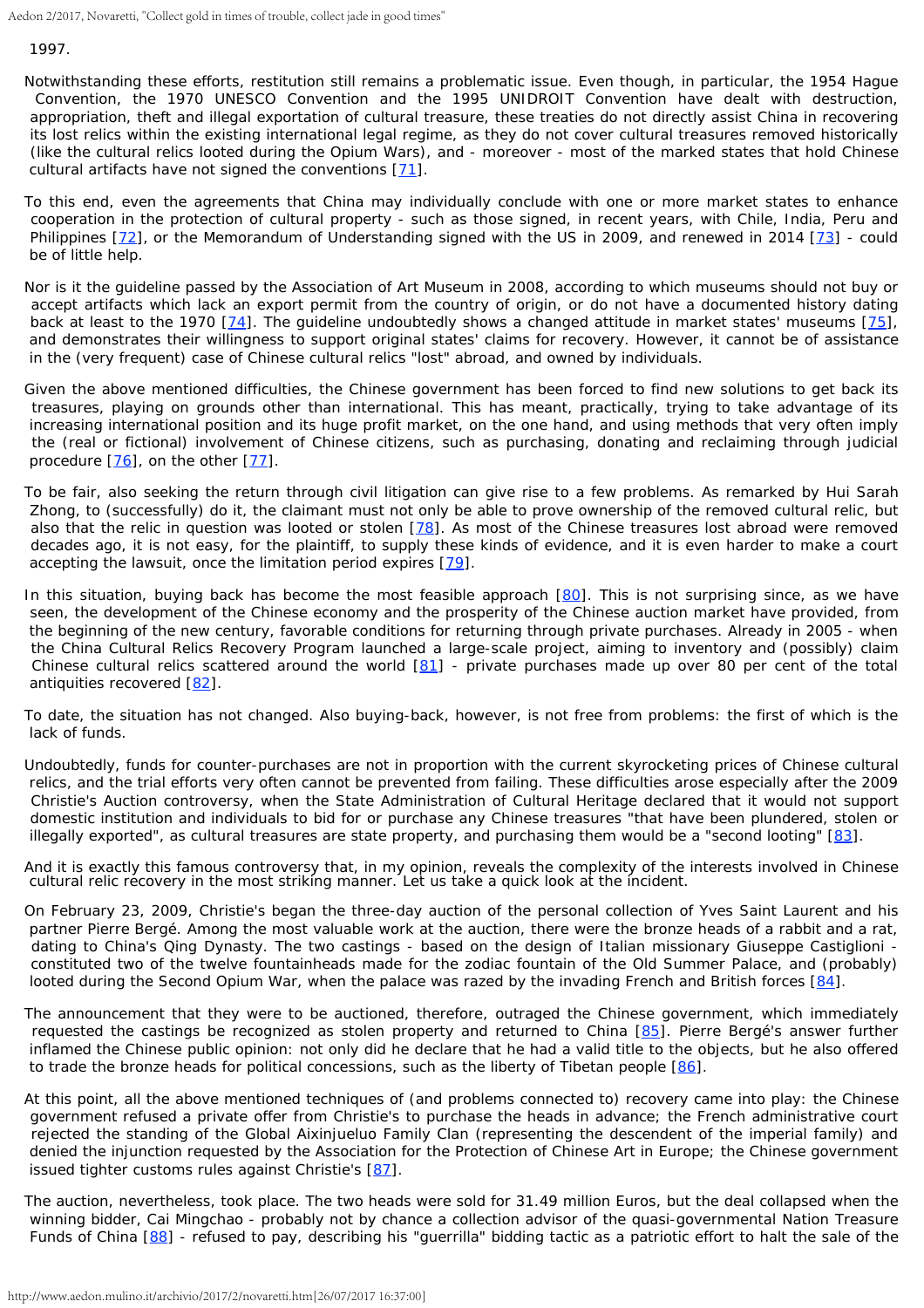<span id="page-6-0"></span>objects "on behalf of the Chinese people" [\[89](#page-12-0)].

It was, thus, only with the purchase by the Pinault family - owner of auction house Christie's, and majority shareholder of PPR, whose brands include Gucci, Yves Saint Laurent - which the story came to the end. On April 26, 2013, Francois- Henry Pinault promised to donate the relics to China on behalf of the family; early that month, Christie's had been granted a license that enabled it to become the first international auction house to operate independently in the PRC [\[90](#page-12-1)].

<span id="page-6-2"></span><span id="page-6-1"></span>The two heads are now on display in the first room dedicated to the "road to rejuvenation" of the National Museum of China, just below another symbol of the struggle to "never ever forget national humiliation" [\[91](#page-12-2)]: the picture of "American invaders sitting on the Forbidden City's Emperor's throne".

Humiliating as their vicissitudes might have been, their more recent fate seems, on the contrary, to testify to the PRC's current immense economic power, and the complex interweaving of national, international, public and private interests in the recovery of Chinese cultural relics.

#### *B. The involvement of Chinese citizens in the protection of Chinese cultural relics within China borders*

<span id="page-6-3"></span>The commitment of the PRC's leaders to the protection of cultural heritage has led, since the beginning of the opening up and reform period, to the enactment, at a national and local level, of hundreds of provisions more or less connected to the protection and management of cultural relics [\[92](#page-12-3)]. Some of these rules seem to encourage Chinese citizens to take part in the protection of Chinese cultural relics, and in particular of those still within the Country borders.

According to article 7 of the Cultural Relics Protection Law, "*all government organs, public organizations and individuals have the obligation to protect cultural relics pursuant to law*", while art. 11 explicitly affirm that is duty of the state "*strengthen the propaganda and education on cultural relics protection and enhance the sense of cultural protection of the people*". Article 12, moreover, specifies the performances connected to the protection of cultural property to which the state must give "*more encouragement or material awards*" as, for example, the "*donation of important cultural relics in one's own collection to the state or making donation for the cause of cultural relics protection"* (art. 12, point 3); *the timely communication of information on, or delivery of, the cultural relics discovered, which facilitates their protection* (art. 12, point 4) *and meritorious service in rescuing cultural relics in danger of being destroyed* (art. 12, point 7)*.*

<span id="page-6-4"></span>Indeed, in the last thirty years, there have been attempts to spread, among the general public, the awareness of the importance of Chinese cultural heritage, as provided for by the above mentioned article 11. Since 1989, the Ministry of culture and the State Administration of Cultural Heritage [\[93](#page-12-4)] have issued the Promotion Outline for the Program of Everyone Cherishing the Cultural Heritage of the Motherland, while newspapers and journals have been reporting recent finds and commenting on the importance of China's cultural past, and major periodicals have dedicated special sections to the Cultural Relics Protection Law, and published articles on the protection of cultural relics [\[94](#page-12-5)].

<span id="page-6-5"></span>Nevertheless, it seems to me that further efforts would be needed in order to make the involvement of Chinese citizens more effective.

The system, for example, would benefit from a more detailed legislation on private collecting and museums.

<span id="page-6-6"></span>As we have seen, the opening of trade in cultural goods has led to what has been defined as a "fever of collecting" among Chinese people, and to the emergence of a growing (and heterogeneous) class of collectors. Indeed - and in accordance with the expectations of the government which had led to the revision of the law, in 2002 - not all Chinese collectors see antiquities as a mere investment opportunity, or as the latest "must-have" in chic interior decoration [\[95](#page-12-6)]. Some take a genuine scholarly interest in the material they collect, and deplore the damage that illegal excavation and pillage cause to archeological heritage. We observed above that a few of them (backed or otherwise by the government) have been, over the last few years, engaged in the recovery of the treasures lost abroad  $[96]$  $[96]$ . Here, we briefly remark that there are also "good collectors" [[97](#page-12-8)] operating within China's borders, i.e. collectors committed to making their collections available as an educational resource, and/or to supporting initiatives that aim to benefit Chinese cultural heritage, such as rescuing goods which have a cultural value.

<span id="page-6-8"></span><span id="page-6-7"></span>This is, for example, the case of Jeffrey Wong, a businessman who in the past few decades has spent tens of millions of US dollars buying up more than 600 structures destined for destruction. Conscious of the fact that, due to the construction boom in Shanghai in 1990s, many buildings of historical value have been lost and replaced by sskyscrapers - Mr. Wong has sought out buildings of this sort, taken them apart, and reassembled them in his garden in Tongli (Jiangsu), a site he hopes will become a "museum of buildings"  $[98]$  $[98]$ .

<span id="page-6-13"></span><span id="page-6-12"></span><span id="page-6-11"></span><span id="page-6-10"></span><span id="page-6-9"></span>His efforts, however - like those of the other wealthy citizens, keen to invest their assets in the protection of cultural heritage - risk underperforming, in a system that does not seem to incentivize any form of participation of private actors in the management and operational matters related to heritage [\[99](#page-12-10)] (such as, for example, cultural patronage or sponsorship, as provided for in the legislation of many other countries [\[100](#page-12-11)]), and in which even the rights of the private collectors on their own antiquities are still unclear, due to the lack of coordination between the Property Law and the Cultural relics protection law [\[101](#page-12-12)] and, more in general, to the vague definition of property rights on heritage [\[102](#page-12-13)]. Moreover, few local government bodies have followed the indications contained in the "Opinions on the further development of private museums" (关于促进民办博物馆发展的意见, *Guanyu cujin minban bowuguan fazhan de yijian*,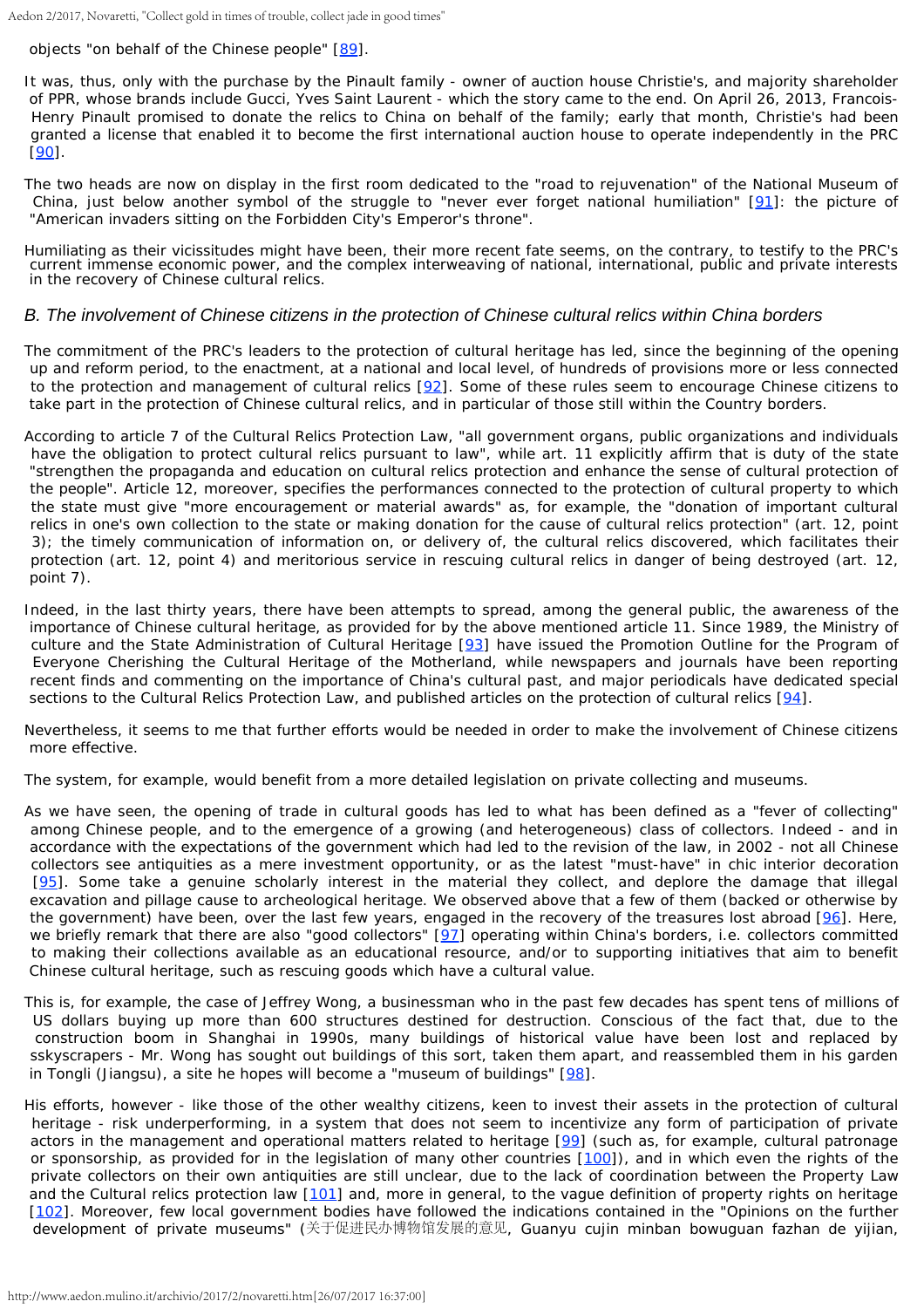jointly issued, in 2010 by the State Administration of Cultural Relics, the Ministry of Civil Affairs, the Ministry of Finance, the Ministry of Land, the Ministry of Housing and Urban-Rural Construction, The Ministry of Culture and the General Administration of taxation), and implemented policies to support the creation of private museums, allowing them, for example, tax benefits, or rights to use the land and supply of water, gas, etc. on favorable terms [\[103](#page-12-14)].

<span id="page-7-1"></span><span id="page-7-0"></span>The caution which can be observed in such cases, however, can be understandable. Indeed, Chinese scholars have often expressed concerns regarding the introduction of market mechanisms in the conservation and utilization of cultural heritage, remarking that such a choice could impair the function of cultural property as a public good [\[104](#page-12-15)]. Moreover, the suspicion towards private museums could be justified, considering the important role attributed by Chinese leaders to museums in "promot[ing] the national vision of nation-ness and nationalism" [\[105](#page-12-16)], on the one hand, and the fact that, in recent years, cases of illicit trafficking of antiquities have been discovered, in which private museums were used as a front  $[106]$  $[106]$ , on the other.

<span id="page-7-3"></span><span id="page-7-2"></span>More difficult to explain is, instead, the reluctance of the Chinese government to encourage the general public to participate in conservation activities, when this does not seem to undermine its control over cultural property.

<span id="page-7-4"></span>This is the case, for example, of the rules on the discovery of relics remaining underground. According to article 5 of CRPL, such relics shall belong to the state, while - as provided for by the above-mentioned art. 12(3) - the state should give the person who facilitates their protection "moral encouragement or material awards". An elaborate scheme of rewards, to a maximum of RMB 5,000, was set forth as early as in 1991 [[107](#page-12-18)], but this sum must have seemed negligible even then, if only four years later, Murphy noted that "there are virtually no real incentive to ordinary citizens to respond"  $[108]$  $[108]$  to article 12.

<span id="page-7-6"></span><span id="page-7-5"></span>Indeed, the rewards offered by the government are insufficient in comparison to the potential profits that a finder can make from the illicit trade in cultural property [\[109](#page-12-20)], even though what a black market middle man would pay for a relic is only a very small fraction of its value  $[110]$  $[110]$ .

<span id="page-7-8"></span><span id="page-7-7"></span>To solve this problem - and try to stop the looting and destruction of so many artifacts from archeological sites and monuments - Chinese and Western scholars have proposed various solutions, over the last few years, such as, for example, to give the finder a reward proportional to the value of the relic found, as provided for by other jurisdictions [[111](#page-12-22)], or to establish a national fund for the protection of cultural relics, which could finance the monetary awards under article 12 [\[112](#page-12-23)]. Furthermore, some authors have remarked that monetary incentives are not the only answer, and suggested that the government could also provide public recognition for the finders of cultural relics, as happened for the men who, in 1974, discovered Emperor Qing Shi Huang's terracotta warriors [\[113](#page-12-24)].

<span id="page-7-10"></span><span id="page-7-9"></span>None of the recent amendments (the last dated 2013), have however followed these suggestions, nor does it seem that Chinese leaders are planning to take them into consideration, in the near future.

The impression that the preservation of cultural property is not - despite the declamations - one of the Chinese government's priorities, then, is reinforced by their failure to list the protection of cultural heritage among the fields in which - under 2012 PRC's Civil procedure law - it is possible to file "public interest litigation" [[114](#page-12-25)].

<span id="page-7-11"></span>Indeed, according to article 55 of the new law:

"*For conduct that pollutes environment, infringes upon the lawful rights and interests of vast consumers or otherwise damages the public interest, an authority or relevant organization as prescribed by law may institute an action in a people's court*"*.*

It is true that damage to cultural heritage is certainly also a violation of public interest, and could therefore fall in the general case provided for by art. 55. The provision, however, only allows "*relevant organizations as prescribed by law*" to file this kind of lawsuits.

<span id="page-7-12"></span>Certainly, at the approval of the Civil Procedure Law, in the whole Chinese legislation there was no mention of such a right for any social organization [[115](#page-13-0)]. But while the laws regulating the fields specifically mentioned by article 55 (i.e.: environment and consumer protection) have subsequently been amended, in order to grant to at least some NGOs the right of standing in case of violation of the general interest of their concern, the aforementioned amendment of the CRPL has left the situation unchanged.

<span id="page-7-13"></span>At the moment, therefore, no NGOs involved in the preservation of cultural heritage can engage in public interest litigation in mainland China [\[116](#page-13-1)]].

## **Conclusions**

<span id="page-7-15"></span><span id="page-7-14"></span>Bai Liu, in the publication cited at the beginning of this paper, observed that, in ancient China, the term "culture" (文化*, wenhua*) signified both "rule by culture" and "education through culture" [\[117](#page-13-2)]. This etymology, to his mind, would explain the reason for which, during the imperial era, the "*feudal rulers of various dynasties made the culture created by the people to serve the ruling clique's own interest*" [\[118](#page-13-3)], using it as an important tool to govern and educate their subjects.

Undoubtedly, from the times referred to by prof. Bai, China has experienced many (often radical) ideological upheavals. As shown by the analysis above, however, the attitude of Chinese leaders towards cultural heritage has not changed too much. Nowadays, as in the Maoist era, or even before, cultural property serves the state, and its policy is dictated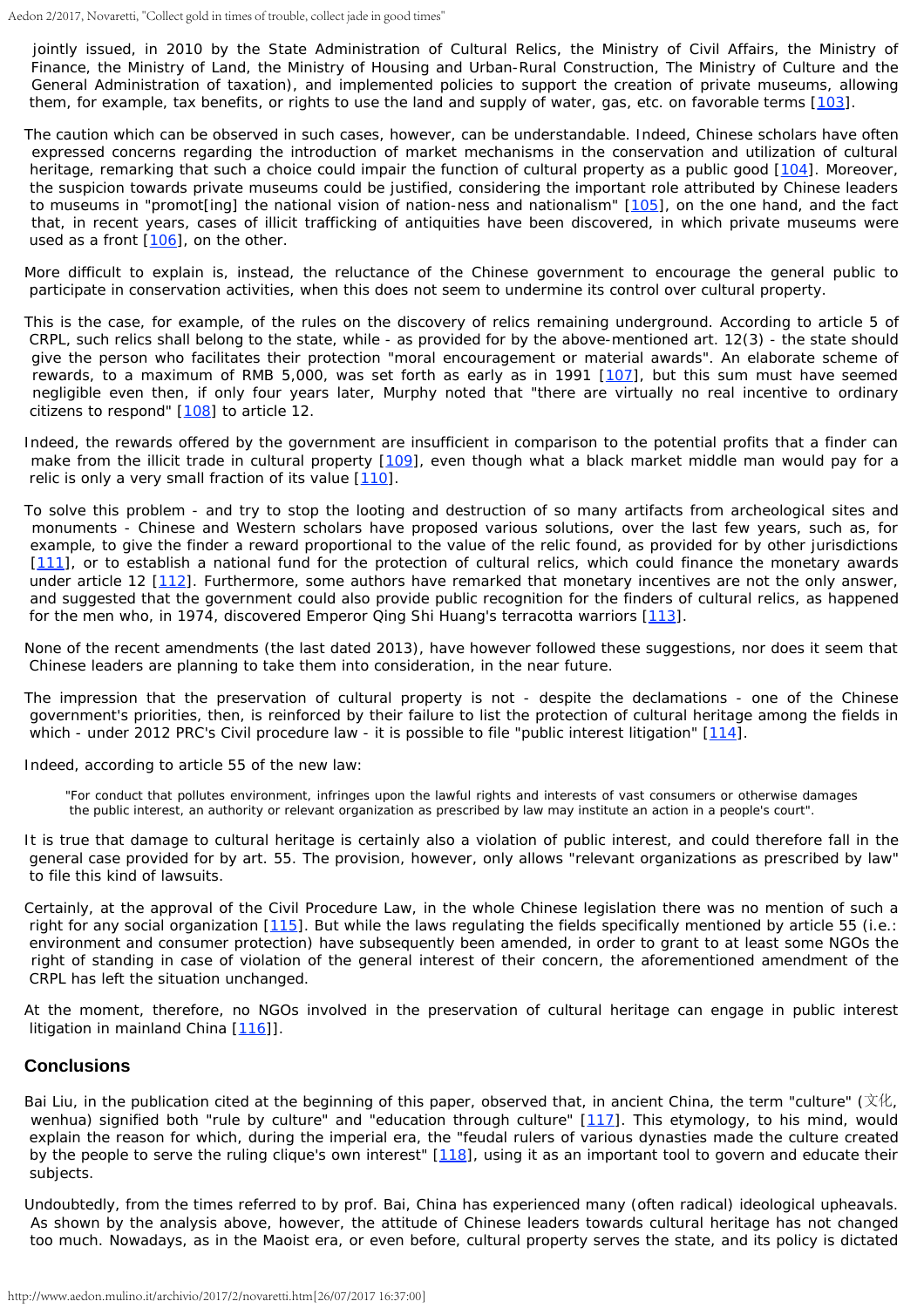by the state's objectives.

In this sense, the call to "achieve the Chinese dream of the great Nation's rejuvenation" has simply emphasized the link between Chinese tradition and the national interests, as interpreted by current Chinese leaders.

Since Xi Jinping's seizure of power, not only have the official references to China's glorious past become more frequent, but the knowledge of Confucian classics has also come back in fashion among Chinese bureaucrats, being critical to understanding the messages - explicit or hidden - contained in the speeches of the new President.

The new emphasis on cultural heritage, however, seems more a reflection of the PRC's leaders' will to reaffirm Chinese "soft-power", than the expression of a genuine concern for the destruction/conservation of cultural relics within the Country's borders. This is quite evident, if we consider the ways in which citizens can (or cannot) take part in cultural heritage protection, in today's China.

As we have seen, over the last few years the Chinese government has not hesitated to support the "patriotism" of the new class of Chinese collectors - and its particular fondness for the remains of China's ancient culture - when this could be advantageous for the repatriation of the "Chinese treasures lost overseas". Not surprisingly, this has been especially true in the case of relics - such as the Old Summer Palace's fountainheads - which were taken abroad during the "hundreds years of humiliation", and which, once recovered, could be easily presented, at the same time, as milestones in the "road to rejuvenation", and symbols of China's new political and economic power.

The PRC's leaders, on the contrary, do not seem to sustain private actors so much, when they stop acting as government vassals in the international arena, and try to become autonomous players in the field of the maintenance/display/protection of the cultural property already under Chinese government's control.

Undoubtedly, the desire to keep, at best, the state's monopoly in the management of their cultural heritage may be understandable in a (socialist) source nation. But the limited incentives provided to ordinary citizens to report the discovery of relics remaining underground, and - above all - the failure to include, at the legislative level, the possibility for NGOs to participate in the determination and supervision of cultural policies regarding cultural heritage protection (e.g. filing "public interest litigation), put the question in another perspective.

Not only have these choices impaired the possibility, for Chinese civil society, to assist in the protection of cultural heritage. They also appear in striking contrast with the policy of "public participation" currently implemented by the PRC in other fields (probably deemed more crucial), as demonstrated, for example, by the "Measure for Public Participation in Environmental Protection" (环境保护公众参与办法 *Huanjing baohu gongzhong canyu banfa*) enacted by Ministry of Environmental Protection on July 13, 2015 [\[119](#page-13-4)].

<span id="page-8-7"></span>Obviously, for Chinese leaders, not all the "public interests" are equal, and deserve the same efforts for their preservation.

Nevertheless, Chinese cultural heritage is at serious risk. Before it disappears, it would be worth trying to reverse the Maoist motto, and use all the means available today - including the increasing awareness of the Chinese people of the value of their past - to protect it adequately. It would probably be the first time, in Chinese history, in which the present serves the past; but it could also be its last chance to do so.

#### **Note**

<span id="page-8-0"></span>[\[\\*](#page-1-1)] Previous versions of this paper were presented at the following conferences: "Orient Extrême: collectionneurs et collections d'aujourd'hui" (Lyon, 24-25 March 2016); "New Perspectives on the Development of Law in China", 10th Annual Conference of the European China Law Studies Association (Cologne, 25 - 26 September 2015); and (with a different title, i.e.: "Making the past serve the present": public institutions, private actors and the protection of cultural relics in the People's Republic of China) "*Law 2.0: New Challenges in Asia".* 12th Asian Institute Conference (Taipei, 21-22 May 2015). I thank Sarah Fraser (Heidelberg Universität), Nicola Foster (Open University), Francesca Dal Lago (Collège de France, CRCAO), Ornella De Nigris (Sapienza University of Rome), Liu Chiao-mei (National Taiwan University), Serge Dreyer (Tunghai University, Taiwan), Phillip Grimberg (Goethe-Universität, Frankfurt-am-Main), Ronald Brown (University of Hawaii at Manoa) for their helpful comments and suggestions, and the audience at Musée des Confluences (Lyon), Univesity of Cologne and National University of Taiwan for their valuable feedback.

<span id="page-8-1"></span>[\[1](#page-1-2)] B. Liu, *Cultural Policy in the People's Republic of China. Letting a hundred flowers blossom*, Paris, Unesco, 1983, at 18.

<span id="page-8-2"></span>[\[2](#page-1-3)] B. Liu, *Cultural Policy in the People's Republic of China. Letting a hundred flowers blossom*, Paris, Unesco, 1983, at 21.

<span id="page-8-3"></span>[\[3](#page-1-4)] D. Gross, *The Past in Ruins: Tradition and the Critique of Modernity*, Amherst, MA, University of Massachusetts Press, 2009, p. 108.

<span id="page-8-4"></span>[\[4](#page-1-5)] J.D. Murphy, Plunder and Preservation. Cultural Property Law and Practice in the People's Republic of China, Hong Kong Oxford and New York, Oxford University Press, 1995.

<span id="page-8-5"></span>[\[5](#page-1-6)] J. Fresnays, *La protection du patrimoine en Republique populaire de Chine: 1949 - 1999*, Paris, Édition du C.T.H.S., 2001, at 21.

<span id="page-8-6"></span>[\[6](#page-1-7)] *Ibid*, at 21.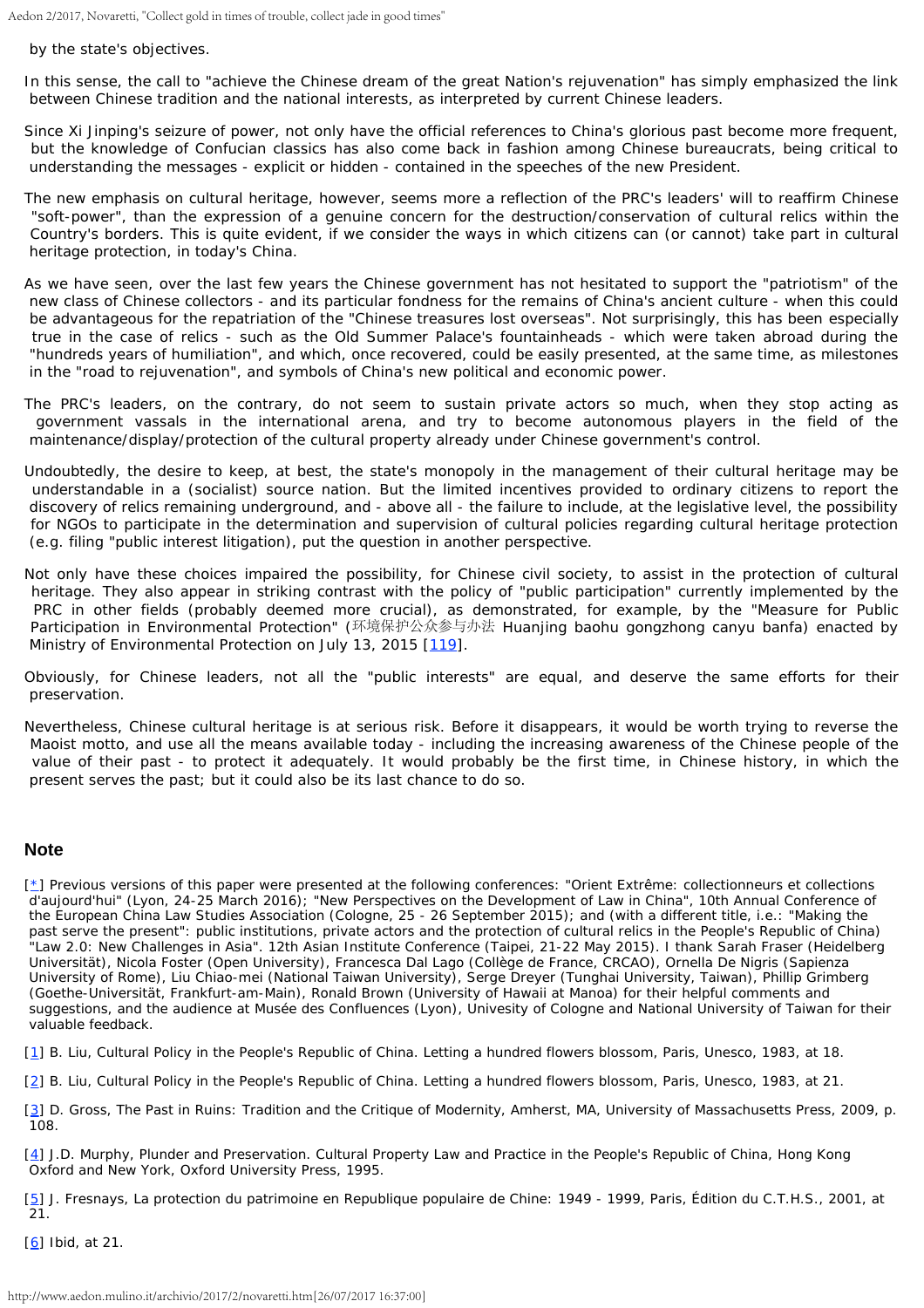<span id="page-9-0"></span>[\[7](#page-2-0)] On Mao's attitude towards cultural tradition see, more in detail, J. Ai, *Politics and Traditional Culture: The Political Use of Tradition in Contemporary China*, Singapore, World Scientific Publishing, 2015, p. 130.

<span id="page-9-1"></span>[\[8](#page-2-1)] J. Ding, "*China*" in J.A.R. Nafzinger and R. Kirkwood Paterson, *Handbook on the Law of Cultural Heritage and International Trade*, Cheltenham, UK, Edward Edgar Publishing, 2013, at 108.

<span id="page-9-2"></span>[\[9](#page-2-2)] J.D. Murphy, *op. cit*., at 33.

<span id="page-9-3"></span>[\[10](#page-2-3)] H. Silverman and T. Blumenfield, *Cultural Heritage Politics in China: An Introduction*, in T. Blumenfield and H. Silverman (eds.), *Cultural Heritage Politics in China*, New York, Springer, 2013, p. 3.

<span id="page-9-4"></span>[\[11](#page-2-3)] J. Ding, *op. cit*., at 108.

<span id="page-9-5"></span>[\[12](#page-2-4)] J. Ai, *op. cit.*, at 137; S. Gruber, *Protecting China's Cultural Heritage Sites in Times of Rapid Change: Current Developments, Practice and Law*, in *Asia Pacific Journal of Environmental Law*, vol. 10, Issue 3 &4, p. 274; J.D. Murphy, *op. cit*., at 70.

<span id="page-9-6"></span>[\[13](#page-2-5)] J. Ai, *op. cit.*, at 135.

<span id="page-9-7"></span>[\[14](#page-2-6)] On this topic, see in general J. Ai, *op. cit*.

<span id="page-9-8"></span>[\[15](#page-2-7)] On this topic see, among the others, 中共中央文献研究室, "学习《习近平关于实现中华民族伟大复兴的中国梦论述摘编》, 人民日报, 2013年12月03日, *Zhonggong zhongyang wenxian yanjiushi, "Xuexi "Xi Jinping guanyu shixian Zhonghua minzu weida fuxing de Zhongguo meng lunshu zhaibian*", Renmin ribao, December 3, 2013, online: [http://cpc.people.com.cn/n/2013/1203/c64387-](http://cpc.people.com.cn/n/2013/1203/c64387-23722539.html) [23722539.html](http://cpc.people.com.cn/n/2013/1203/c64387-23722539.html) (last visited: April 7, 2015).

<span id="page-9-9"></span>[\[16](#page-2-8)] M. Dutra, *op. cit*., at 69.

<span id="page-9-10"></span>[\[17](#page-2-9)] See *supra*, heading I.A.

<span id="page-9-11"></span>[\[18](#page-2-10)] According to official statistics, China has nearly 400,000 known unmovable cultural relics above ground and underground. So far, the State Council has listed 1,271 cultural sites under state protection and by 2015, the number may rise to 1,800. There are over 7,000 cultural sites under provincial-level protection and more than 60,000 under municipal and county-level protection. The national database for cultural relics information will be completed by 2015. See *[Preservation](http://www.china.org.cn/english/features/Brief/193349.htm) [of Cultural Relics](http://www.china.org.cn/english/features/Brief/193349.htm)*, in *China.Org.Cn*.

<span id="page-9-12"></span>[\[19](#page-2-11)] P.M. Bator, *An Essay on the International Trade in Art*, in *Stanford Law Review*, 34/2, pp. 275-384, at 319.

<span id="page-9-13"></span>[\[20](#page-2-12)] On this subject see, among others, M. Dutra, *op. cit*., at 71-2; H. Shuzong, *Illicit Exavation in Contemporary China*, in N. Brodie, J. Doole and C. Renfrew (eds.) *Trade in Illicit Antiquities: The Destruction of the World's Archeological Heritage*, Cambridge, McDonald Institute for Archeological Research, 2001, at 19; H. Shuzhong, *The Mainland Environment and the Protection of China's Cultural Heritage. A Chinese Cultural Heritage Lawyer's Perspective*, in *Art Antiquity and Law*, 5/1, March 2000, also available online at:<http://www.museum-security.org/social-environment-of-protection.htm>; [H.](http://content.time.com/time/world/article/0,8599,2056101,00.html) [Beech,](http://content.time.com/time/world/article/0,8599,2056101,00.html) *[Spirited Away](http://content.time.com/time/world/article/0,8599,2056101,00.html)*, in *Time*, October 13 2003. For some recent statistics, see also: *[Improved Law](http://www.chinadaily.com.cn/china/2012-11/19/content_15941366.htm) [Urged on Cultural Relics Protection](http://www.chinadaily.com.cn/china/2012-11/19/content_15941366.htm)*, China Daily; A.L. Marton: *On Rabbits, Rats and Low-Hanging Fruit: Rethinking the impact of International Agreement on China's Domestic Cultural Property Protection*, in *Columbia Journal of Asian Law*, 23/1, pp. 217-239, 2009-2010, at 232.

<span id="page-9-14"></span>[\[21](#page-2-13)] Michael Dutra remarked how during the construction of the Three Gorge Dam more than 2,500 tombs and five square kilometers of ruins were excavated, while other dozens of unexcavated archeological sites were submerged by the water, once the dam was completed. See M. Dutra, *op. cit.*, at 73. On the threats to China's heritage caused by rapid economic development see, among others, S. Gruber, *op. cit*., at 277-9.

<span id="page-9-15"></span>[\[22](#page-2-14)] M. Dutra, *op. cit.*, at 70-1. On the topic, with particular reference to the contradictions, at local level, on the one hand between old city re-development and protection of cultural relics and, on the other between tourism development and protection of monuments see L. Shuguang, *Substantial Progress and Important Impacts: Achievements, Problems and Policy Response in the Administration of Chinese Cultural Heritage*, in G. Yinqiang, L. Zan, L. Shuguang, *The Management of Cultural Heritage in China. General Trends and Micro-focus on the Luoyang Municipality*, Milano, Egea, 2008, pp. 33-34.

<span id="page-9-16"></span>[\[23](#page-2-15)] H. Silverman and T. Blumenfield, *op. cit*., at 3.

<span id="page-9-17"></span>[\[24](#page-2-16)] *[Chinese](http://www.museum-security.org/02/058.html#4) [Lawmakers Fiercely Debated Whether the Country Should Open Its Cultural](http://www.museum-security.org/02/058.html#4) [Property Market to Private Collectors](http://www.museum-security.org/02/058.html#4)*, May 8, 2002, museum-security.org.

<span id="page-9-18"></span>[\[25](#page-2-17)] *Ibid*.

<span id="page-9-19"></span>[\[26](#page-2-18)] *Ibid.*

<span id="page-9-20"></span>[\[27](#page-2-18)] M. Dutra, *op. cit.*, at 82, note 88. The same opinion was expressed by J. David Murphy in 1995. See J.D. Murphy, *op. cit.*, at  $170 - 2$ .

<span id="page-9-21"></span>[\[28](#page-2-19)] *Chinese lawmakers Fiercely Debated Whether the Country Should Open Its Cultural Property Market to Private Collectors*, *cit*.

<span id="page-9-22"></span>[\[29](#page-3-0)] 叶青, "文物保护与文物买卖是法律的尴尬还是实践的尴尬", 中国质量万里行, 2001年7月,*Ye Qing, "Wenwu baohu yu wenwu maimai shi falü de ganga haishi shijian de ganga* (cultural relics protection and cultural relics selling is a legal or a practical embarrassment?), Zhongghuo zhiliang wanli xing, July 2001, at 3.

<span id="page-9-23"></span>[\[30](#page-3-1)] According to official statistics, about 10 million pieces of Chinese cultural relics have been flowing or "drained" overseas, mainly to the Europe, the US, Japan and Southeast Asian Nations. For more details, see: *[How many Chinese](http://en.people.cn/200701/30/eng20070130_346095.html) [cultural treasures](http://en.people.cn/200701/30/eng20070130_346095.html)  ["lost" overseas?](http://en.people.cn/200701/30/eng20070130_346095.html)*, in *People's Daily Online*, January 30, 2007.

<span id="page-9-24"></span>[\[31](#page-3-2)] J. David Murphy, *op. cit.*, at 9.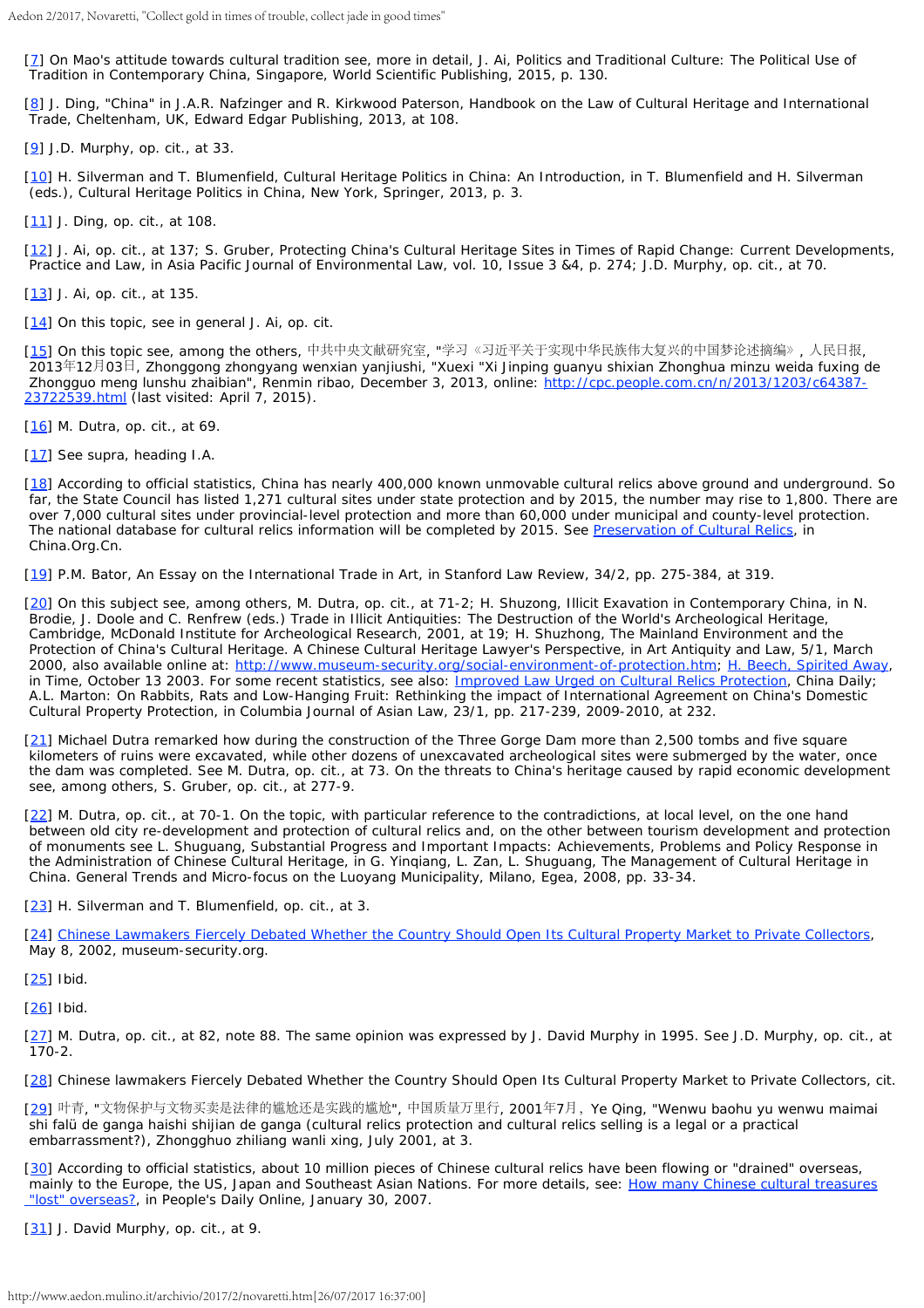Aedon 2/2017, Novaretti, "Collect gold in times of trouble, collect jade in good times"

<span id="page-10-0"></span>[\[32](#page-3-3)] J.H. Merryman, "*Foreword*", in J.D. Murphy, *op. cit.*, at XIII.

<span id="page-10-1"></span>[\[33](#page-3-4)] For a brief history of private collecting in China, see J. Fresnays, *op. cit.*, at 29-31. On the topic see also M.L. Dutra, *op. cit.*, at 68-9; 王琛, 民间收藏文物流通法律规制研究, 博士学位论文,西南交通大学, 2013年5月,W. Chen, *Minjian shoucag liutong falü guizhi yanjiu* (the regulations on the circulation of private collections of cultural relics), Boshi xuewei lunwen (master thesis), Xi'nan Jiaotong Daxue, May 2013, at I.

<span id="page-10-2"></span>[\[34](#page-3-5)] 王琛, Wan Chen, *op. cit.*, at 1.

<span id="page-10-3"></span>[\[35](#page-3-6)] For example, in 2005, during a Sotheby's auction in London, a "shuang'er" amphora dating from the Qing period was sold at the incredible price of 122,408,800 RMB, more than 500 times the price it was purchased 30 years before. See 吴树: "谁在收藏中 国", 山西出版集团?山西人民出版社, 2008 年, Wu Shu, *Shui zai zhocang Zhongguo*, Shanxi chuban ji tuan, Shanxi Renmin chubanshe, 2008, at 32. On Chinese antiquities boom, see also: *[Chinese Buyers Fuel Auction House Boom](http://www.theguardian.com/uk/2005/aug/18/arts.artsnews2)*, in The Guardian, August 18, 2005.

<span id="page-10-4"></span>[\[36](#page-3-7)] [V. Mendez,](http://www.highbrowmagazine.com/4172-how-china-became-world-s-second-largest-art-market) *[How](http://www.highbrowmagazine.com/4172-how-china-became-world-s-second-largest-art-market) [China Became the Word's Second-Largest Art Market](http://www.highbrowmagazine.com/4172-how-china-became-world-s-second-largest-art-market)*[,](http://www.highbrowmagazine.com/4172-how-china-became-world-s-second-largest-art-market) [Highbrown Magazine](http://www.highbrowmagazine.com/4172-how-china-became-world-s-second-largest-art-market), July 28, 2014.

<span id="page-10-5"></span>[\[37](#page-3-8)] Respectively: the 7% of the world's collectors, and 17 private museums (6 only in Beijing). See *[Art](https://www.larryslist.com/art-collector-report/) [Collector report 2014](https://www.larryslist.com/art-collector-report/)*.

<span id="page-10-6"></span>[\[38](#page-3-9)] For more details on recent developments connected to Poly Auction House, see: Cultural Property Observer, *[China MOU](http://culturalpropertyobserver.blogspot.it/2014/03/china-mou-raises-value-of-chinese.html)  [Raises Value of Chinese Auction House Linked to the PLA](http://culturalpropertyobserver.blogspot.it/2014/03/china-mou-raises-value-of-chinese.html)*, March 3 2014; Committee for Cultural Policy, *[China's State-Backed Art](http://committeeforculturalpolicy.org/chinas-state-backed-art-auction-company-takes-in-331m-in-i-p-o/)  [Auction Company Takes in \\$331M in I.P.O.](http://committeeforculturalpolicy.org/chinas-state-backed-art-auction-company-takes-in-331m-in-i-p-o/)*; F. Balfour and F. Hu, *Military-Linked Chinese Auction House to IPO in Hong Kong*, Bloomberg Business, February 27, 2014.

<span id="page-10-7"></span>[\[39](#page-3-10)] V. Mendez, *op. cit.*

<span id="page-10-8"></span>[\[40](#page-3-11)] [D. Barboza, G. Bowley and A. Cox,](http://www.nytimes.com/projects/2013/china-art-fraud) *[Forging an Art Market in China](http://www.nytimes.com/projects/2013/china-art-fraud)*, The New York Times, October 28, 2013.

<span id="page-10-9"></span>[\[41](#page-3-12)] See S. Reyburn: *Larry's List, l'identità non più segreta dei collezionisti*, La Repubblica, February 13, 2015, at 45.

- <span id="page-10-10"></span>[\[42](#page-3-13)] *Chinese Buyers Fuel Auction House Boom*, *cit.*
- <span id="page-10-11"></span>[\[43](#page-3-14)] D. Barboza, G. Bowley and Amanda Cox, *op. cit.*

<span id="page-10-12"></span>[\[44](#page-3-15)] J.H. Merryman, *Two Ways of Thinking About Cultural Property*, in *American Journal of International Law*, 80/4, pp. 831-853, 1986, at 832-3.

<span id="page-10-13"></span>[\[45](#page-3-16)] *Ibid.*, at 846.

<span id="page-10-14"></span>[\[46](#page-3-17)] *Ibid.*

<span id="page-10-15"></span>[\[47](#page-3-18)] On the topic, see, in general John Henry Merryman, and, in particular: J.H. Merryman, *Cultural Property Internationalism*, in *International Journal of Cultural Property* 12/1, pp. 11-39, 2005; N. Niedzielski-Eichner, *Art Historians and Cultural Property Internationalism*, in *International Journal of Cultural Property* 12/2, pp. 183-200, 2005; K.E. Yasitis, *National Ownership Laws as Cultural Property Protection Policy: The Emerging Trend in United States v. Schultz*", in *International Journal of Cultural Property* 12/1, pp. 95-113, 2005.

<span id="page-10-16"></span>[\[48](#page-3-19)] On the subject see, in general: M. Graziadei, *I beni culturali: alcuni temi e motivi di interesse comparatistico*, in G. Alpa, G. Conte, V. Di Gregorio, A. Fusaro, U. Perfetti (eds.), *I beni culturali nel diritto. Problemi e prospettive*, Napoli, Jovene, 2010, at 17. For a brief analysis on the evolution of the concept in the Italian legal system see M. Ainis, M. Fiorillo, *L'ordinamento della cultura. Manuale di legislazione dei beni culturali*, Milano, Giuffrè, 2015, pp. 186 ss.; S. Fo, *La gestione dei beni culturali*, Torino, Giappichelli, 2001, pp. 17 e ss.. On the definition(s) of the concept, with particular reference to the Italian and Chinese legal systems, see S. Novaretti, *Che il passato serva il presente': tutela giuridica dei beni culturali e partecipazione pubblica nella Repubblica Popolare Cinese*, Napoli, ESI, 2017 (forthcoming), Chapter 2, section 2.3.1.

<span id="page-10-17"></span>[\[49](#page-3-20)] *Ibid*. The same concept is expressed by Li Xiaodong, in李晓东: "文物与法律研究", 河北人民出版社, 2006 年, L. Xiaodong, *Wenwu yu falü yanjiu* (Research on cultural Relics and the Law), Hebei remin chubanshe, 2006, at 5. On the reasons of the interest on cultural property trade by comparative lawyers, see also F. Fiorentini, *A Legal Pluralist Approach to International Trade in Cultural Objects*, in J.A.R. Nafzinger and R. Kirkwood Paterson, *op. cit.*, at 589.

<span id="page-10-18"></span>[\[50](#page-3-21)] I. Baum, T*he Great Mall of China: Should the United States Restrict Importation of Chinese Cultural Property?*, Cardozo Arts & Entertainment Law Journal, 24/2, 919-952, 2006, at 923.

<span id="page-10-19"></span>[\[51](#page-3-22)] A. Gambaro, *Il diritto di proprietà*, in *Trattato di diritto civile e industriale*, Milano, Giuffrè, 1995, at 426. On the topic, with particular reference to the material and immaterial values carried by cultural objects see Massimo Severo Giannini's authoritative opinion in M.S. Giannini, *I beni culturali*, in *Rivista trimestrale di diritto pubblico*, 26/1, 1976, p. 24.

<span id="page-10-20"></span>[\[52](#page-3-23)] F. Fiorentini, *op. cit.*, at 589.

- <span id="page-10-21"></span>[\[53](#page-3-24)] I. Baum, *op. cit.*, at 923.
- <span id="page-10-22"></span>[\[54](#page-4-0)] J. Blake, *On defining the cultural heritage*, in *International and Comparative Law Quarterly*, 49/1, pp. 61-85, 2000, at 83.

<span id="page-10-23"></span>[\[55](#page-4-1)] L. Prott and P.J. O'Keefe, *'Cultural heritage' or 'cultural property'?*, in *International Journal of Cultural Property*, 1/2, pp. 307- 320, 1992, at 319.

<span id="page-10-24"></span>[\[56](#page-4-2)] M. Frigo, *Cultural Property v. Cultural Heritage: A"Battle of Concepts" in International Law?*, in *International Review of the Red Cross*, 86/854, pp. 347-378, 2004, at 369.

<span id="page-10-25"></span>[\[57](#page-4-3)] I. Baum, *op. cit.*, at 923.

<span id="page-10-26"></span>[\[58](#page-4-4)] Manlio Frigo, *op. cit.*, *ibid*.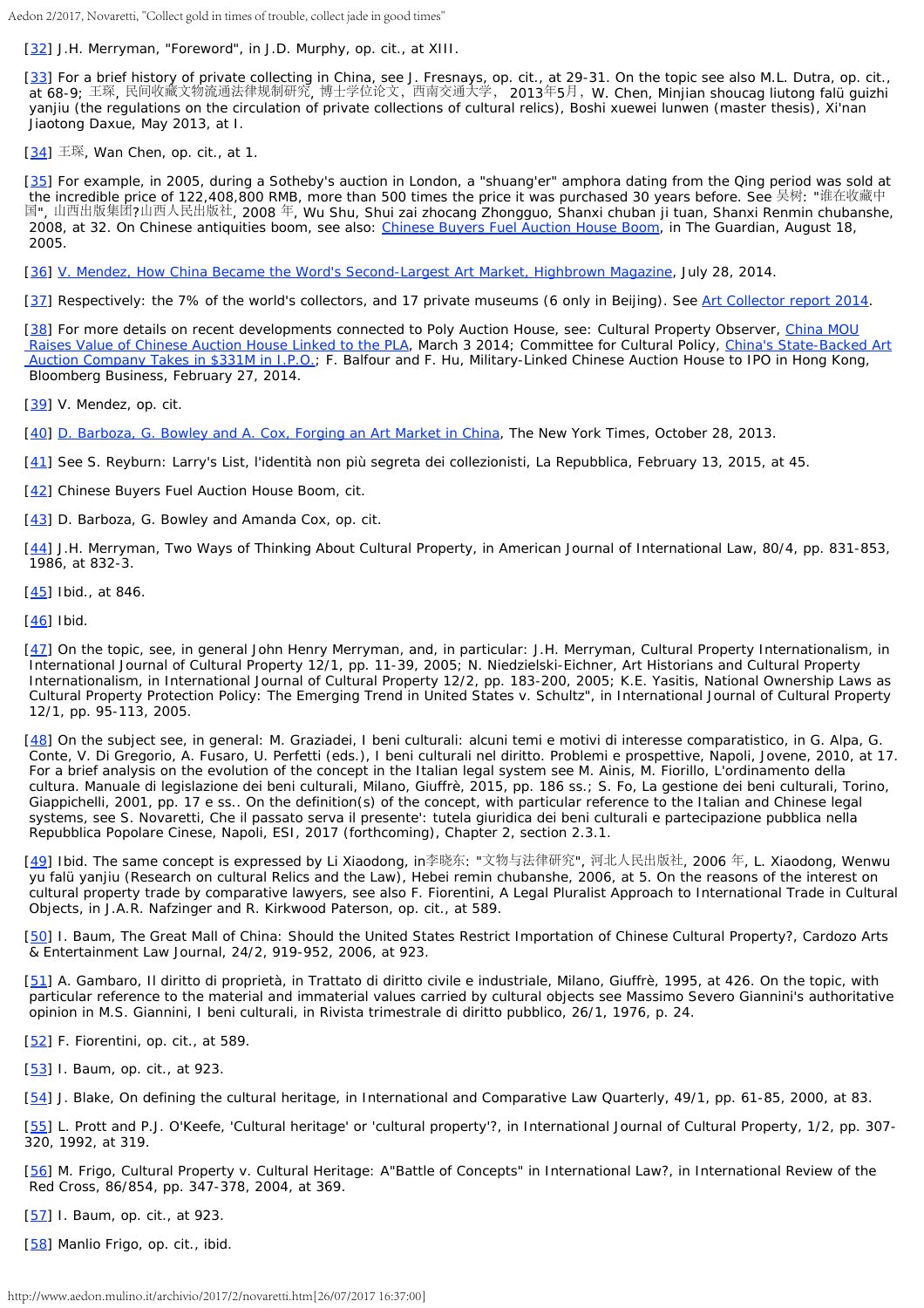Aedon 2/2017, Novaretti, "Collect gold in times of trouble, collect jade in good times"

<span id="page-11-0"></span>[\[59](#page-4-5)] 李晓东, Li Xiaodong, *op. cit.*, at 6.

<span id="page-11-1"></span>[\[60](#page-4-6)] 李晓东, Li Xiaodong, *op. cit.*, at 1. The Zuozhuan 左传 "Commentary of Zuo" is a commentary and parallel version to the chronicle Chunqiu 春秋 "Spring and Autumn Annals". It is attributed to a certain Zuo Qiuming 左丘明,

<span id="page-11-2"></span>[\[61](#page-4-7)] 李晓东, Li Xiaodong, *op. cit.*, at 6.

<span id="page-11-3"></span>[\[62](#page-4-8)] On the protection of this kind of relics in China, see in general Anne Carlisle Schmidt, *op. cit.*

<span id="page-11-4"></span>[\[63](#page-4-8)] 李晓东, Li Xiaodong, *op. cit.*, at 6, 8.

<span id="page-11-5"></span>[\[64](#page-4-9)] *Ibid*., p. 16-17.

<span id="page-11-6"></span>[\[65](#page-4-10)] See D.J. Murphy, *op. cit.*, at 83.

<span id="page-11-7"></span>[\[66](#page-4-11)] J. Fresays, *op. cit.*, at 86.

<span id="page-11-8"></span>[\[67](#page-4-12)] The Law, adopted at the 25th Session of the Standing Committee of The Fifth National People's Congress on November 19, 1982, was emended in 1991, revised in 2002, and emended again in 2007 and 2013.

<span id="page-11-9"></span>[\[68](#page-4-13)] According to it, movable cultural relics are divide into valuable cultural relics an ordinary cultural relics. Valuable cultural relics are divided into Grade 1, Grade 2, Grade 3 cultural relics. This system is used within a wide range of regulation with different purposes, as to distinguish between the administrative protections given to relics of different grades, or the level of public exposure and access. The use of the grading system also extend into criminal law. On the subject, see, in general T. Lau, *The Grading of Cultural Relics in Chinese Law*, in *International Journal of Cultural Property*, 18/1, pp. 1:35, 2011.

<span id="page-11-10"></span>[\[69](#page-4-14)] Bunkazai hogohō (Cultural Property Protection Law), Law n. 214 of 1950 (revised in 2004); Cultural Heritage Administration of Korea. "Heritage Classification" cited by T. Lau, *op. cit.*, at 5. On the influence of the Soviet, Japanese and Korean systems on Chinese cultural policy see also J. Fresnays, *op. cit.*, at 14.

<span id="page-11-11"></span>[\[70](#page-4-15)] For a brief but comprehensive analysis of these Convention, see S- Gruber, *op. cit.*, at 256 - 271.

<span id="page-11-12"></span>[\[71](#page-5-0)] H.S. Zhong, *The return of Chinese Treasure Taken From the Second Opium War (1956-1860)*, DOI: 10.7763/IPEDR. 2014. V71, online: [http://www.ipedr.com/vol71/007-ICCKS2014\\_S00019.pdf](http://www.ipedr.com/vol71/007-ICCKS2014_S00019.pdf), at 31. For a brief analysis of the limitation of the Conventions on securing the return of Chinese treasures, see J.M. Taylor, *The Rape and Return of China's Cultural Property: How can Bilateral Agreements Stem the Bleeding of China's Cultural Heritage in a Flawed System?*, in *Loyola University of Chicago International Law Review*, 3/2, pp. 233-255, 2006, at 239-43; J. Ding, *op. cit.*, at 120-1.

<span id="page-11-13"></span>[\[72](#page-5-1)] For example, agreements on the protection and recovery of cultural property were signed, respectively, with Peru in 2000 and with Chile in 2001; agreements on the prevention of theft, clandestine excavation and illicit import and export were signed, respectively, with Italy and India in 2006, and with Philippines in 2007.

<span id="page-11-14"></span>[\[73](#page-5-1)] On this MOU, and the problems related to it, see, among others: [N.M. Murphy,](http://www.chinabusinessreview.com/the-art-of-importing-chinese-objects/) *[The Art of](http://www.chinabusinessreview.com/the-art-of-importing-chinese-objects/) [Importing Chinese Objects](http://www.chinabusinessreview.com/the-art-of-importing-chinese-objects/)*, China Business Review, March 1, 2010, and, of the same author, *Establishing the Mandate of Heaven through the Protection of Cultural Relics*, in *Orientations*, 40/ 6 Sep 2009, p. 129; A.L. Marton, *op. cit.*; I. Baum, *op. cit.*

<span id="page-11-15"></span>[\[74](#page-5-2)] H.S. Zhong, *op. cit.*, at 33.

<span id="page-11-16"></span>[\[75](#page-5-2)] *Ibid*.

<span id="page-11-17"></span>[\[76](#page-5-3)] *[Reclaiming](http://www.chinadaily.com.cn/english/doc/2005-06/14/content_451186.htm) [cultural relics from overseas](http://www.chinadaily.com.cn/english/doc/2005-06/14/content_451186.htm)*, China Daily, June, 14 2005.

<span id="page-11-18"></span>[\[77](#page-5-3)] 难追回, 买不得: 海外流失文物回归前路漫, 中国文化报, 2015年03月27日, online: [http://sd.people.com.cn/n/2015/0327/c370387-](http://sd.people.com.cn/n/2015/0327/c370387-24302030.html) [24302030.html](http://sd.people.com.cn/n/2015/0327/c370387-24302030.html).

<span id="page-11-19"></span>[\[78](#page-5-4)] H.S. Zhong, *op. cit.*, at. 33.

<span id="page-11-20"></span>[\[79](#page-5-5)] *Ibid*.

<span id="page-11-21"></span>[\[80](#page-5-6)] 李金河,中国海外流失文物的回归之路, <http://www.chinaqw.com/news/200910/27/178198.shtml>, at 2.

<span id="page-11-22"></span>[\[81](#page-5-7)] The project focused, in particular, on items that were stolen, excavated or looted and trafficked abroad between 1840 and 1949. For more details on this project, see in general *Reclaiming Cultural Relics from Overseas*, *cit.*

<span id="page-11-23"></span>[\[82](#page-5-8)] *Ibid.*

<span id="page-11-24"></span>[\[83](#page-5-9)] *The Effort to Bid for or Purchase Any Chinese Treasure That Have Been Plundered, Stolen or Illegally Exported Are not Encouraged*, Wenwu China, November 12, 2010; H.S. Zhong, *op. cit.* note 47, at 36.

<span id="page-11-25"></span>[\[84](#page-5-10)] On the topic, see: J.L. Hevia, *English Lessons: The Pedagogy of Imperialism in Nineteenth Century China*, Durham and London, Duke University Press, 2003, pp. 74 - 118. For more details on the "Two Zodiac Case", with particular reference to the different methods that could be employed to bring back "Chinese treasures lost overseas" see: L. Ji, *The Two Zodiacs: Possible Methods for Returning Lost Relics to China*, Art Antiquity and Law, IV, 2, June 2009, pp. 178-181.

<span id="page-11-26"></span>[\[85](#page-5-11)] [Z. Hua,](http://english.sina.com/china/2009/0226/221567.html) *[Auction](http://english.sina.com/china/2009/0226/221567.html) [of Looted Chinese Relics Hurts China's Cultural Rights](http://english.sina.com/china/2009/0226/221567.html)*, February 26, 2009.

- <span id="page-11-27"></span>[\[86](#page-5-12)] [B. Demik,](http://articles.latimes.com/2009/feb/24/world/fg-zodiac24) *[Bronze](http://articles.latimes.com/2009/feb/24/world/fg-zodiac24) [heads gnaw at China](http://articles.latimes.com/2009/feb/24/world/fg-zodiac24)*, Los Angeles Times, February 24, 2009.
- <span id="page-11-28"></span>[\[87](#page-5-13)] [G. Wong,](http://www.foxnews.com/printer_friendly_wires/2009Feb26/0,4675,ASChinaSaintLaurentAuction,00.html) *[China](http://www.foxnews.com/printer_friendly_wires/2009Feb26/0,4675,ASChinaSaintLaurentAuction,00.html) [punishes Christies's for auction of relics](http://www.foxnews.com/printer_friendly_wires/2009Feb26/0,4675,ASChinaSaintLaurentAuction,00.html)*, Foxnews, February 26, 2009.
- <span id="page-11-29"></span>[\[88](#page-5-14)] *[Chinese](http://www.chinadaily.com.cn/china/2009-03/02/content_7526153.htm) [bidder of Looted Sculpture Refuse to Pay](http://www.chinadaily.com.cn/china/2009-03/02/content_7526153.htm)*, Xinhua, March 2 2009.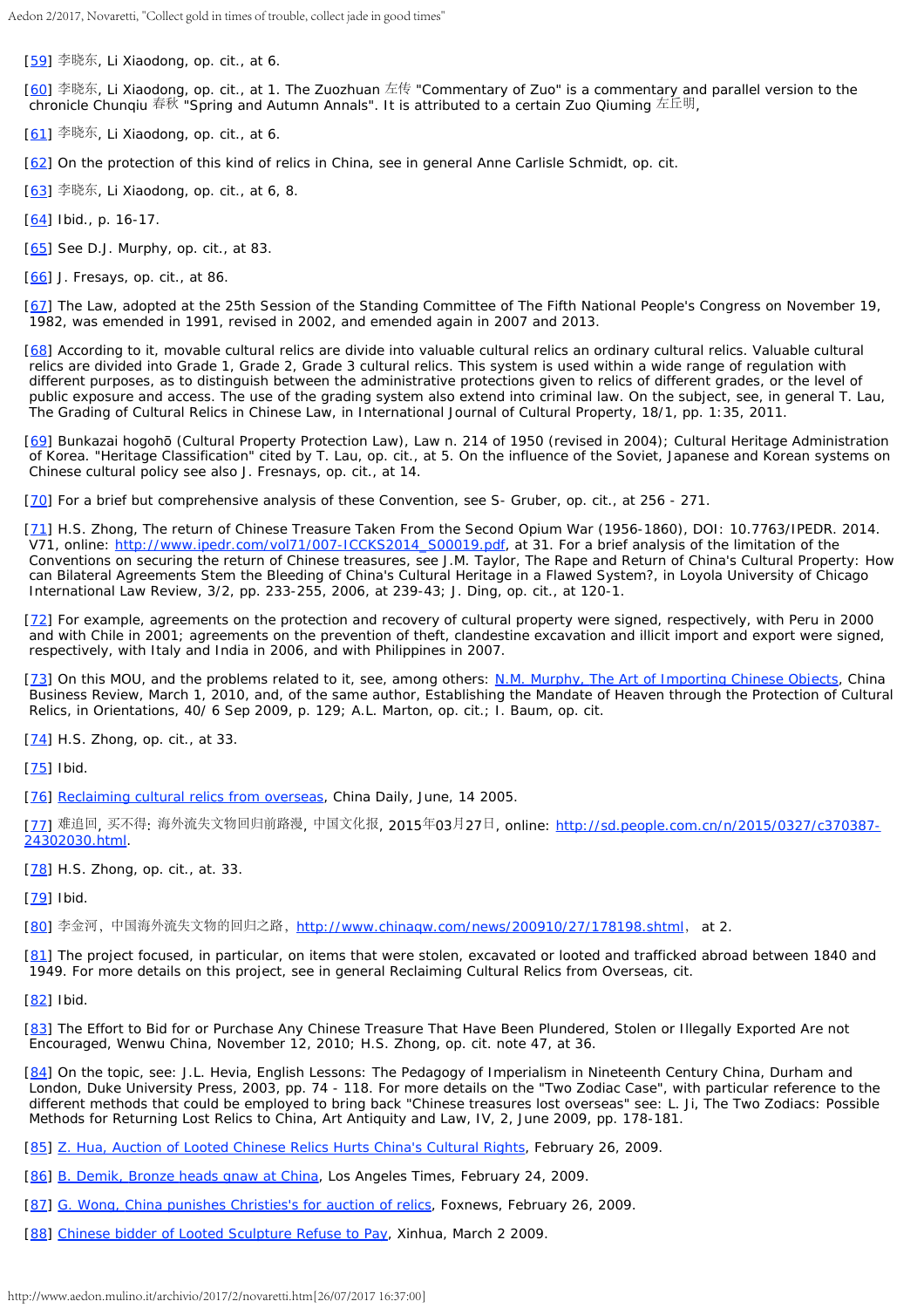Aedon 2/2017, Novaretti, "Collect gold in times of trouble, collect jade in good times"

<span id="page-12-0"></span>[\[89](#page-6-0)] *Ibid.*

<span id="page-12-1"></span>[\[90](#page-6-1)] [L. Shujuan,](http://usa.chinadaily.com.cn/china/2013-04/27/content_16454737.htm) *[Relics to be returned](http://usa.chinadaily.com.cn/china/2013-04/27/content_16454737.htm)*, China Daily, April 27, 2013.

<span id="page-12-2"></span>[\[91](#page-6-2)] [The China Beat,](http://thechinabeat.blogspot.it/2009/02/james-hevia-on-summer-palace-relics.html) *[James](http://thechinabeat.blogspot.it/2009/02/james-hevia-on-summer-palace-relics.html) [Hevia on Summer Palace Relics](http://thechinabeat.blogspot.it/2009/02/james-hevia-on-summer-palace-relics.html)*, February 24, 2009.

<span id="page-12-3"></span>[\[92](#page-6-3)] According to the statistics, besides the CRPL, there are more than 500 laws, regulations and regulatory documents related to the protection and administration of cultural relics in force in the PRC, while the laws, regulations and regulatory documents which regards specifically cultural relics protection are more than 400. See 邹建良. 当前文物行政执法存在的问题及其对策研究[D]. 苏州 大学, 2010, 09.

<span id="page-12-4"></span>[\[93](#page-6-4)] For a list of the institutions in charge of cultural property's protection and administration, in China, see *Appendix: A Guide to Art and Cultural Heritage Resources*, in B.T. Hoffman, *Art and Cultural Heritage. Law, Policy and Practice*, Cambridge, Cambridge University Press, 2006.

<span id="page-12-5"></span>[\[94](#page-6-5)] *Ibid.*, at 500.

<span id="page-12-6"></span>[\[95](#page-6-6)] On the different typologies of collectors, see more in detail N. Brodie, *An Archaeologist's View of the Trade in Unprovenanced Antiquities*, in B.T. Hoffmann, *op. cit.*, at 56.

<span id="page-12-7"></span>[\[96](#page-6-7)] See supra, heading II.A.

<span id="page-12-8"></span>[\[97](#page-6-8)] On this concept, see in general R.T. McIntosh, T. Togola and S.K. McIntosh, *The Good Collector and the premise of Mutual Respect Among Nations*, in *African Arts*, 27, 1995; R.T. McIntosh: *Proposition*, in *Public Archaelogy*, 1, 2000.

<span id="page-12-9"></span>[\[98](#page-6-9)] On the subject, see D. Hewitt, *Getting Rich First. Life in a Changing China*, London, Vintage, 2008, at 25-31, and the <http://libweb.lib.buffalo.edu/emro/emroDetail.asp?Number=3208>. See also: *[Millionaire rebuilds Chinese](http://www.aparchive.com/metadata/-HZ-China-Garden/d04abdf57756602e8c5711d1cb655159?query=Mao+Zedong¤t=2&orderBy=Relevance&hits=3&referrer=search&search=%2Fsearch%3Fquery%3DMao%2520Zedong%26allFilters%3DAP%2520Television%3ASource%2CCultural%2520preservation%3ASubject&allFilters=AP+Television%3ASource%2CCultural+preservation%3ASubject&productType=IncludedProducts&page=1&b=655159) [history](http://www.aparchive.com/metadata/-HZ-China-Garden/d04abdf57756602e8c5711d1cb655159?query=Mao+Zedong¤t=2&orderBy=Relevance&hits=3&referrer=search&search=%2Fsearch%3Fquery%3DMao%2520Zedong%26allFilters%3DAP%2520Television%3ASource%2CCultural%2520preservation%3ASubject&allFilters=AP+Television%3ASource%2CCultural+preservation%3ASubject&productType=IncludedProducts&page=1&b=655159)*.

<span id="page-12-10"></span>[\[99](#page-6-10)] T. Zijun, *op. cit.*, at 28.

<span id="page-12-11"></span>[\[100](#page-6-11)] For a brief description of the situation in France, see F. Priet, *Acteurs privés et protection patrimoniale: entre association et partenariat*, in王云霞 (主编): " 公众参与文化遗产的法律机制", 北京, 文物出版社出版发行,2014; Wang yunxia, *Gongzhong canyu wenhua yichan de falü jizhi*, Beijing, Wenwu chubn she chuban faxing, 2014, at 16 - 30. For the incentives to sponsorship in Italy, see, [L. Starola,](http://www.aedon.mulino.it/archivio/2010/1/starola.htm) *[La sponsorizzazione dei beni culturali: opportunità fiscali](http://www.aedon.mulino.it/archivio/2010/1/starola.htm)*, in *Aedon*, 2010, 1.

<span id="page-12-12"></span>[\[101](#page-6-12)] 王琛, W. Chen, *op. cit.*, at 5-19. On the subject, see also T. Zijun, *Does the Institution of Property Rights Matter for Heritage Preservation? Evidence from China*, in H. Silverman and T. Blumenfield, *op. cit.*, at 27-30.

<span id="page-12-13"></span>[\[102](#page-6-13)] T. Zijun, *op. cit.*, at 28.

<span id="page-12-14"></span>[\[103](#page-7-0)] 彭文静: "民办博物馆发展政策研究" , 硕士学位论文,复旦大学, 2012年5月30日, Peng Wenjin, *Minban bowuguan fazhan zhengci yanjiu* (Research on the policies for the development of private museums), Shuoshi xuewei lunwen (Master's thesis), Fudan University, May 30, 2012, at 19. On the subject, see also: 刘爱河: "法律和制度视角下的文化遗产保护公众参与", 在 王云霞 (主编): " 公 众参与文化遗产的法律机制", 北京, 文物出版社出版发行, 2014,Liu Aihe, *Falü he zhidu shijiaoxia de wenhua yichan baohu gongzhong canyu*, in Wang yunxia (zhubian), *Gongzhong canyu wenhua yichan de falü jizh*i, Beijing, Wenwu chubn she chuban faxing, 2014, at 37.

<span id="page-12-15"></span>[\[104](#page-7-1)] T. Zijun, cit., at 23.

<span id="page-12-16"></span>[\[105](#page-7-2)] H. Silverman and T. Bumenfield, *Cultural Heritage Politics in China: An Introduction*, *op. cit.*, at 11.

<span id="page-12-17"></span>[\[106](#page-7-3)] W. Yunxia and H. Shuzhong, *Can NGOs Change the Status of Cultural Heritage Protection in China? The Case of CHP as an Example*, in L. Prott, R. Redmond-Cooper and S. Urice, *Realizing Cultural Heritage Law*, Institute of Art and Law, 2013, online: <http://en.bjchp.org/?p=5088>.

<span id="page-12-18"></span>[\[107](#page-7-4)] D.J. Murphy, *op. cit.*, at 95.

<span id="page-12-19"></span>[\[108](#page-7-5)] *Ibid*.

<span id="page-12-20"></span>[\[109](#page-7-6)] *Ibid*. See also A. Carlisle Schimidt, *op. cit.*, at 206.

<span id="page-12-21"></span>[\[110](#page-7-7)] On the topic, see H. Beech, op. cit.

<span id="page-12-22"></span>[\[111](#page-7-8)] 中国特权法研究课题组: ".中国物权法草案建议稿附理由", [M].社会科学文献出版社,2007,03, at 345-47.王琛, W. Chen, *op. cit.*, at 24. For example, in Italy, the award cannot be higher than a quarter of the value of the property. See art. 92 of the Italian d.lgs. 22 gennaio 2004, n. 42, *[Codice dei Beni Culturali e del Paesaggio](http://www.aedon.mulino.it/archivio/2011/3/codice.htm)*. In this regard, it is worth mentioning that the Chinese authors very often take the Italian experience as reference, seeming to appreciate a lot the successes in terms of "social education to cultural heritage" and incentives for public participation reached by our Country. This is not surprising, considering that Italy and China are both Source-Nations, with a huge cultural heritage. On the topic, see 张国超: "意大利公众参与文化遗产保护的经验与启示", 中国文物科学研究, 第 1期, 2013年-03月15日, Z. Guochao, *Yidali gongzhong canyu wenhua yichan baohude jingyan yu qishi* (The Italian model and experience in public participation in the protection of cultural heritage), Zhongguo wenwu kexue yanjiu, n. 1, 15 marzo 2013. Italy and China, however, are completely different from the administrative point of view, as the Italian system is highly centralized, while the Chinese system is highly decentralized. On the topic see in general, L. Zan, S. Bonini Baraldi, *Managing Cultural Heritage in China. A View form the Outside*, in *The China Quarterly*, 210, 2012, pp. 456-481 and [P. Ferri and](http://www.aedon.mulino.it/archivio/2014/3/zan.htm)  [L. Zan,](http://www.aedon.mulino.it/archivio/2014/3/zan.htm) *[Economia e gestione delle partnership nei](http://www.aedon.mulino.it/archivio/2014/3/zan.htm) [Beni culturali. Riflessioni sull'esperienza di Ercolano](http://www.aedon.mulino.it/archivio/2014/3/zan.htm)*, in *Aedon*, 2014, 3.

<span id="page-12-23"></span>[\[112](#page-7-9)] A.K. Maus, *op. cit.*, at 421.

<span id="page-12-24"></span>[\[113](#page-7-10)] M.L. Dutra, *op. cit.*, at 46.

<span id="page-12-25"></span>[\[114](#page-7-11)] On the impact of the revision on the possibility to file "public interest litigation in China" see, in general, S. Novaretti, *La*